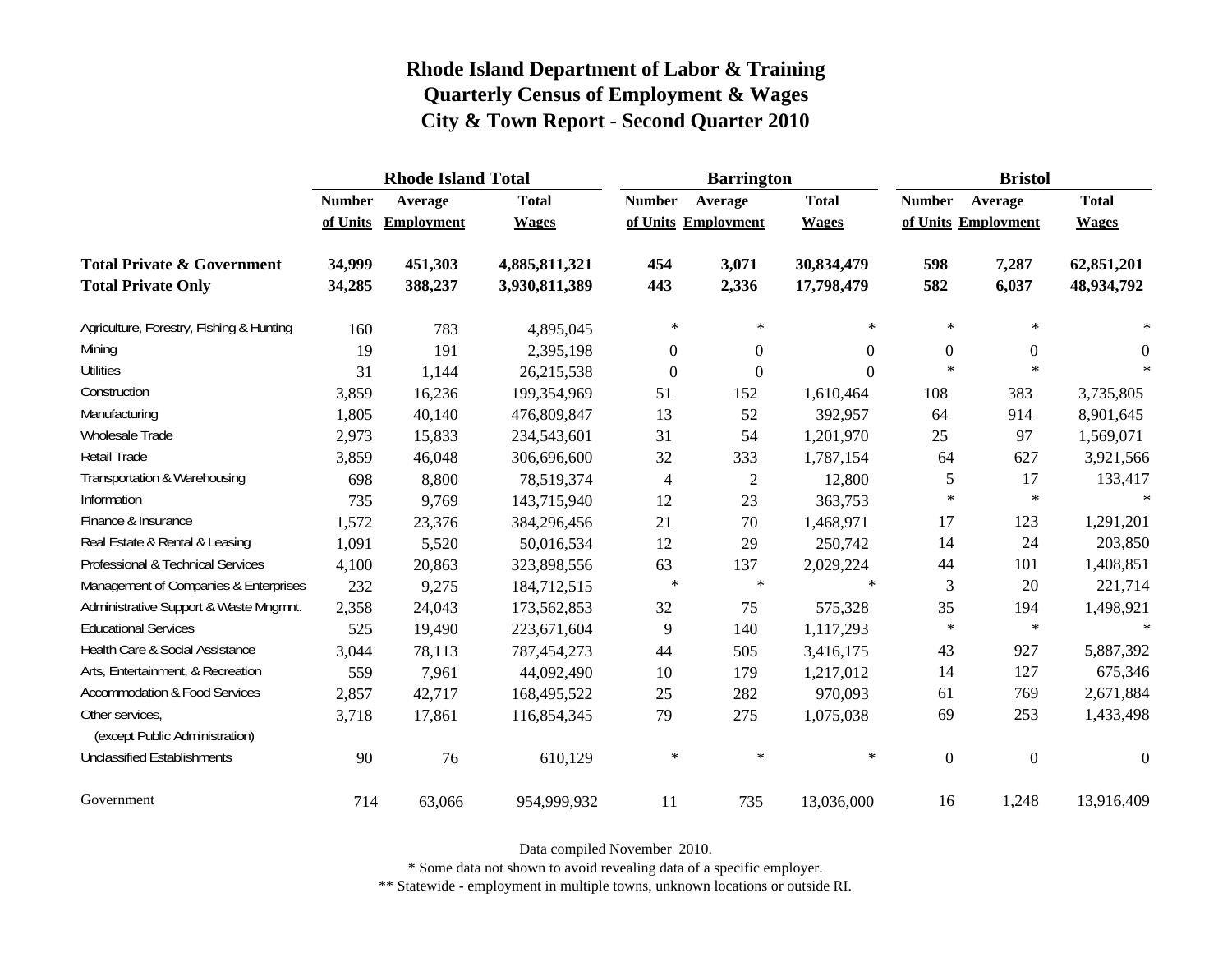|                                                   | <b>Burrillville</b> |                     |              |                | <b>Central Falls</b> |                  | <b>Charlestown</b> |                     |              |
|---------------------------------------------------|---------------------|---------------------|--------------|----------------|----------------------|------------------|--------------------|---------------------|--------------|
|                                                   | <b>Number</b>       | Average             | <b>Total</b> | <b>Number</b>  | Average              | <b>Total</b>     | <b>Number</b>      | Average             | <b>Total</b> |
|                                                   |                     | of Units Employment | <b>Wages</b> |                | of Units Employment  | <b>Wages</b>     |                    | of Units Employment | <b>Wages</b> |
| <b>Total Private &amp; Government</b>             | 288                 | 2,834               | 23,702,467   | 241            | 2,846                | 26,996,683       | 242                | 1,463               | 12,976,847   |
| <b>Total Private Only</b>                         | 272                 | 2,236               | 17,247,159   | 231            | 2,066                | 15,776,913       | 228                | 1,259               | 10,974,836   |
| Agriculture, Forestry, Fishing & Hunting          | $\ast$              | ∗                   | $\ast$       | $\mathbf{0}$   | $\mathbf{0}$         | $\overline{0}$   | $\ast$             | $\ast$              |              |
| Mining                                            | $\boldsymbol{0}$    | $\boldsymbol{0}$    | $\Omega$     | $\theta$       | $\Omega$             | $\Omega$         | $\ast$             | $\ast$              |              |
| <b>Utilities</b>                                  | $\ast$              | $\ast$              | $\ast$       | $\Omega$       | $\Omega$             | $\theta$         | $\boldsymbol{0}$   | $\boldsymbol{0}$    | $\theta$     |
| Construction                                      | 65                  | 231                 | 3,375,318    | 19             | 102                  | 904,046          | 53                 | 128                 | 1,250,394    |
| Manufacturing                                     | 10                  | 408                 | 4,175,436    | 31             | 608                  | 5,804,790        | $\ast$             | $\ast$              | $\ast$       |
| Wholesale Trade                                   | 21                  | 54                  | 657,179      | $\overline{4}$ | 36                   | 317,530          | 8                  | 14                  | 275,986      |
| Retail Trade                                      | 18                  | 145                 | 726,460      | 40             | 222                  | 1,300,638        | 22                 | 151                 | 1,040,137    |
| Transportation & Warehousing                      | 6                   | 13                  | 139,911      | 5              | 20                   | 91,820           | $\,8\,$            | 9                   | 69,192       |
| Information                                       | 6                   | 33                  | 211,823      | $\overline{0}$ | $\overline{0}$       | $\theta$         | 5                  | 19                  | 98,074       |
| Finance & Insurance                               | 4                   | 12                  | 103,243      | 11             | 87                   | 674,004          | $\overline{7}$     | 34                  | 584,697      |
| Real Estate & Rental & Leasing                    | 4                   | 6                   | 33,669       | 6              | 37                   | 247,003          | 8                  | 19                  | 214,741      |
| Professional & Technical Services                 | 21                  | 53                  | 596,958      | 11             | 36                   | 281,241          | 19                 | 36                  | 499,227      |
| Management of Companies & Enterprises             | $\ast$              | $\ast$              | $\ast$       | $\Omega$       | $\boldsymbol{0}$     | $\theta$         | $\ast$             | $\ast$              | $\ast$       |
| Administrative Support & Waste Mngmnt.            | 21                  | 82                  | 568,452      | 14             | 303                  | 2,511,662        | 22                 | 81                  | 579,060      |
| <b>Educational Services</b>                       | $\overline{4}$      | 44                  | 159,096      | $\ast$         | $\ast$               | $\ast$           | $\ast$             | $\ast$              |              |
| Health Care & Social Assistance                   | 18                  | 470                 | 3,343,188    | 20             | 263                  | 1,580,282        | 17                 | 161                 | 1,450,937    |
| Arts, Entertainment, & Recreation                 | 5                   | 64                  | 209,411      | $\mathbf{0}$   | $\boldsymbol{0}$     | $\boldsymbol{0}$ | $\overline{4}$     | 25                  | 255,051      |
| <b>Accommodation &amp; Food Services</b>          | 27                  | 464                 | 1,494,731    | 31             | 165                  | 557,171          | 21                 | 225                 | 603,173      |
| Other services,<br>(except Public Administration) | 37                  | 91                  | 557,461      | 37             | 108                  | 644,589          | 26                 | 41                  | 217,262      |
| <b>Unclassified Establishments</b>                | $\ast$              | $\ast$              | $\ast$       | $\ast$         | $\ast$               | $\ast$           | $\boldsymbol{0}$   | $\mathbf{0}$        | $\theta$     |
| Government                                        | 16                  | 595                 | 6,455,308    | 10             | 779                  | 11,219,770       | 14                 | 204                 | 2,002,011    |

Data compiled November 2010.

\* Some data not shown to avoid revealing data of a specific employer.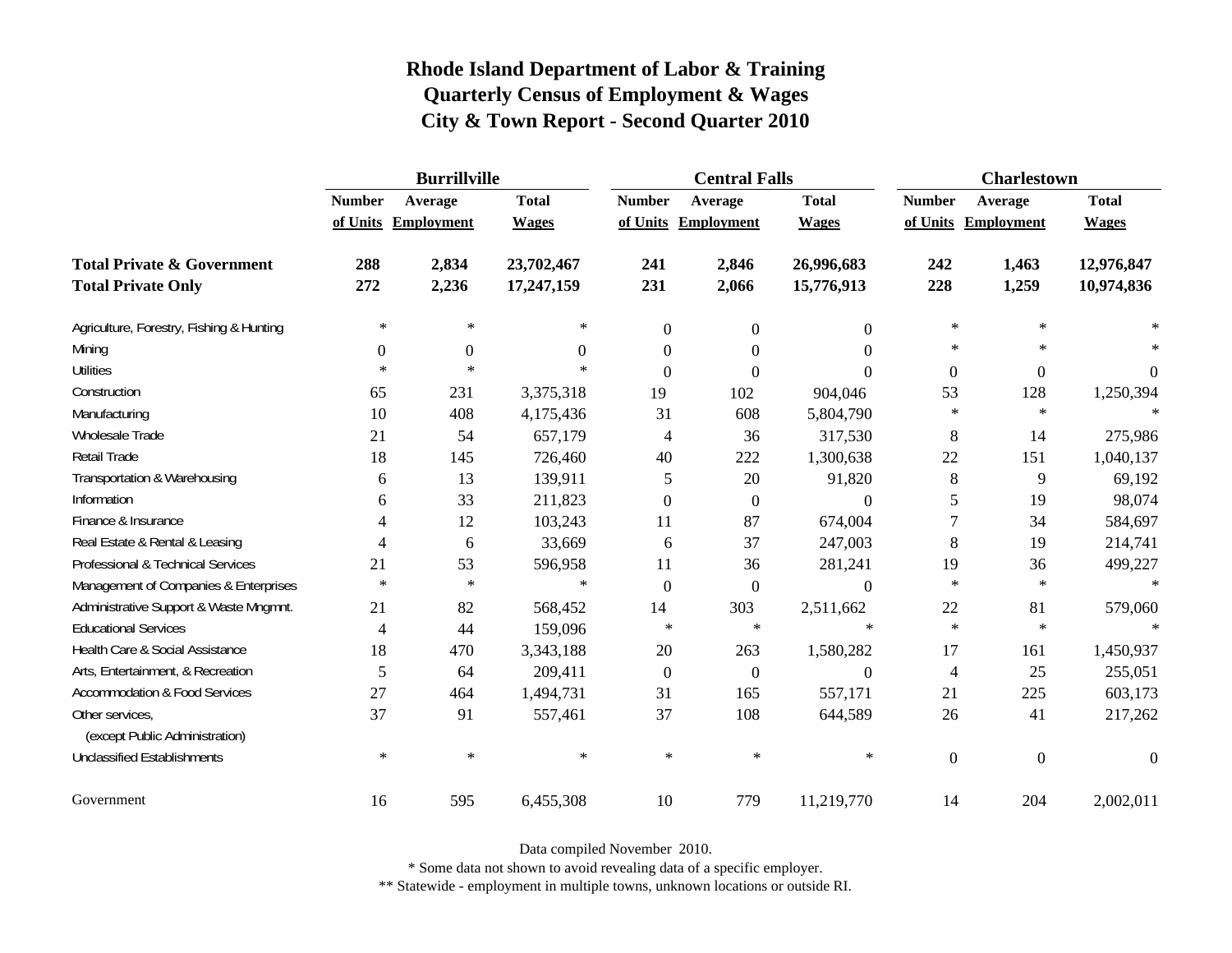|                                                   | Coventry       |                     |              |                | <b>Cranston</b>     |              | <b>Cumberland</b> |                     |              |
|---------------------------------------------------|----------------|---------------------|--------------|----------------|---------------------|--------------|-------------------|---------------------|--------------|
|                                                   | <b>Number</b>  | Average             | <b>Total</b> | <b>Number</b>  | Average             | <b>Total</b> | <b>Number</b>     | Average             | <b>Total</b> |
|                                                   |                | of Units Employment | <b>Wages</b> |                | of Units Employment | <b>Wages</b> |                   | of Units Employment | <b>Wages</b> |
| <b>Total Private &amp; Government</b>             | 713            | 7,745               | 64,423,684   | 2,421          | 32,556              | 343,613,289  | 829               | 8,922               | 87,521,626   |
| <b>Total Private Only</b>                         | 695            | 6,400               | 49,598,749   | 2,397          | 26,497              | 247,067,099  | 812               | 7,671               | 72,927,338   |
| Agriculture, Forestry, Fishing & Hunting          | $\ast$         | $\ast$              | $\ast$       | $\overline{7}$ | 21                  | 168,176      | $\ast$            | $\ast$              |              |
| Mining                                            | $\ast$         | $\ast$              | $\ast$       | $\star$        | $\ast$              | $\ast$       | $\ast$            | $\ast$              |              |
| <b>Utilities</b>                                  | $\overline{0}$ | $\mathbf{0}$        | $\mathbf{0}$ | $\overline{0}$ | $\boldsymbol{0}$    | $\Omega$     | $\ast$            | $\ast$              | $\ast$       |
| Construction                                      | 132            | 439                 | 3,793,647    | 257            | 1,159               | 14, 195, 722 | 122               | 640                 | 8,281,667    |
| Manufacturing                                     | 44             | 651                 | 9,646,771    | 169            | 3,720               | 44,091,591   | 41                | 1,478               | 14,791,764   |
| Wholesale Trade                                   | 40             | 239                 | 3,817,280    | 184            | 1,465               | 21,106,520   | 76                | 727                 | 9,965,919    |
| Retail Trade                                      | 92             | 1,702               | 11,060,628   | 295            | 4,076               | 27,138,314   | 77                | 971                 | 6,264,474    |
| Transportation & Warehousing                      | 12             | 268                 | 2,138,150    | 56             | 595                 | 6,604,033    | 19                | 471                 | 4,193,025    |
| Information                                       | 9              | 33                  | 333,516      | 40             | 1,940               | 31,817,896   | 17                | 139                 | 969,972      |
| Finance & Insurance                               | 23             | 119                 | 1,165,715    | 123            | 728                 | 9,043,571    | 40                | 143                 | 5,462,583    |
| Real Estate & Rental & Leasing                    | 20             | 50                  | 379,263      | 82             | 364                 | 4,333,477    | 32                | 103                 | 1,047,362    |
| Professional & Technical Services                 | 56             | 189                 | 1,957,585    | 248            | 1,569               | 20,599,365   | 77                | 295                 | 3,967,558    |
| Management of Companies & Enterprises             | 4              | 52                  | 732,074      | 12             | 238                 | 3,532,534    | $\ast$            | $\ast$              | $\ast$       |
| Administrative Support & Waste Mngmnt.            | 59             | 306                 | 2,061,390    | 169            | 1,858               | 12,273,094   | 50                | 183                 | 1,370,736    |
| <b>Educational Services</b>                       | 9              | 107                 | 549,709      | 33             | 304                 | 1,872,051    | 13                | 123                 | 645,650      |
| Health Care & Social Assistance                   | 39             | 961                 | 7,151,095    | 258            | 3,956               | 28,908,990   | 74                | 1,037               | 7,995,703    |
| Arts, Entertainment, & Recreation                 | $\tau$         | 54                  | 118,763      | 28             | 318                 | 1,441,825    | 7                 | 73                  | 245,904      |
| <b>Accommodation &amp; Food Services</b>          | 60             | 928                 | 3,086,456    | 175            | 2,674               | 9,792,004    | 57                | 621                 | 1,961,517    |
| Other services,<br>(except Public Administration) | 87             | 285                 | 1,532,330    | 258            | 1,479               | 9,569,008    | 103               | 549                 | 3,583,518    |
| <b>Unclassified Establishments</b>                | $\ast$         | $\ast$              | $\ast$       | $\ast$         | $\ast$              | $\ast$       | $\boldsymbol{0}$  | $\boldsymbol{0}$    | $\theta$     |
| Government                                        | 18             | 1,346               | 14,824,935   | 24             | 6,058               | 96,546,190   | 17                | 1,249               | 14,594,288   |

Data compiled November 2010.

\* Some data not shown to avoid revealing data of a specific employer.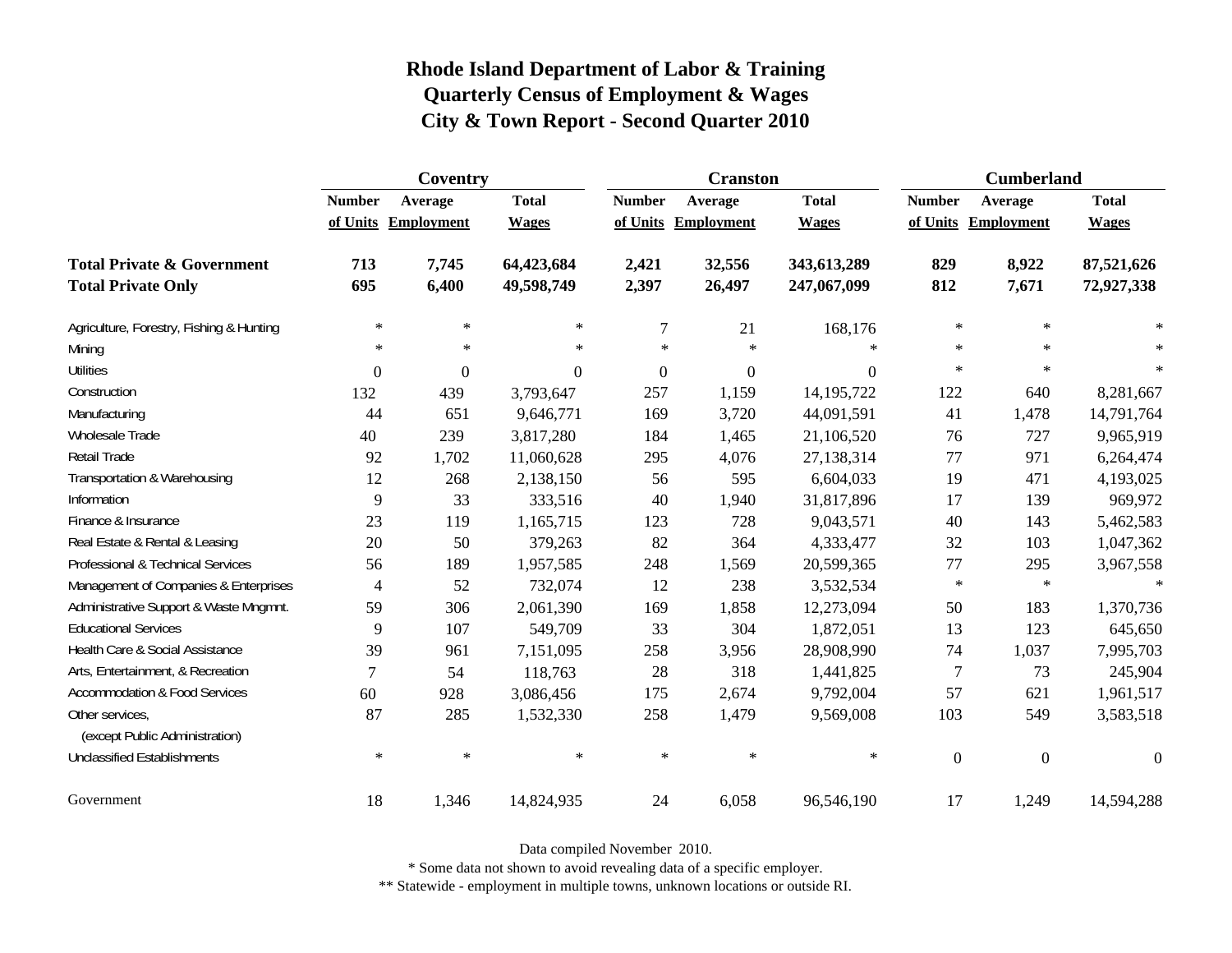|                                                   | <b>East Greenwich</b> |                     |              |                  | <b>East Providence</b> |                  | <b>Exeter</b>    |                     |              |
|---------------------------------------------------|-----------------------|---------------------|--------------|------------------|------------------------|------------------|------------------|---------------------|--------------|
|                                                   | <b>Number</b>         | Average             | <b>Total</b> | <b>Number</b>    | Average                | <b>Total</b>     | <b>Number</b>    | Average             | <b>Total</b> |
|                                                   |                       | of Units Employment | <b>Wages</b> |                  | of Units Employment    | <b>Wages</b>     |                  | of Units Employment | <b>Wages</b> |
| <b>Total Private &amp; Government</b>             | 722                   | 6,850               | 66,077,506   | 1,435            | 21,179                 | 212,029,049      | 180              | 1,409               | 11,188,026   |
| <b>Total Private Only</b>                         | 708                   | 6,130               | 57,268,181   | 1,412            | 19,420                 | 186,308,173      | 174              | 1,332               | 10,326,440   |
| Agriculture, Forestry, Fishing & Hunting          | 3                     | 19                  | 100,496      | $\boldsymbol{0}$ | $\boldsymbol{0}$       | $\overline{0}$   | 5                | 112                 | 574,903      |
| Mining                                            | $\Omega$              | $\mathbf{0}$        | $\Omega$     | $\overline{0}$   | $\overline{0}$         | $\Omega$         | $\boldsymbol{0}$ | $\mathbf{0}$        | $\Omega$     |
| <b>Utilities</b>                                  | $\boldsymbol{0}$      | $\theta$            | $\Omega$     | $\overline{0}$   | $\boldsymbol{0}$       | $\Omega$         | $\boldsymbol{0}$ | $\boldsymbol{0}$    | $\Omega$     |
| Construction                                      | 42                    | 188                 | 2,189,270    | 193              | 868                    | 11,726,331       | 29               | 78                  | 742,946      |
| Manufacturing                                     | 27                    | 538                 | 5,750,757    | 94               | 2,025                  | 23,708,887       | 7                | 38                  | 371,350      |
| Wholesale Trade                                   | 65                    | 280                 | 6,485,362    | 114              | 1,311                  | 15,874,075       | $\overline{9}$   | 66                  | 642,500      |
| <b>Retail Trade</b>                               | 64                    | 679                 | 5,252,794    | 134              | 1,760                  | 12,898,588       | 15               | 66                  | 480,162      |
| Transportation & Warehousing                      | 8                     | 88                  | 764,852      | 34               | 173                    | 1,791,347        | 6                | 70                  | 375,107      |
| Information                                       | 16                    | 24                  | 356,932      | 22               | 326                    | 4,338,397        | 3                | 9                   | 70,316       |
| Finance & Insurance                               | 45                    | 272                 | 4,065,350    | 93               | 3,121                  | 33,789,771       | $\overline{4}$   | 3                   | 32,613       |
| Real Estate & Rental & Leasing                    | 32                    | 106                 | 1,105,245    | 42               | 191                    | 1,805,495        | 5                | 9                   | 62,342       |
| Professional & Technical Services                 | 113                   | 537                 | 7,805,929    | 168              | 1,201                  | 15,127,665       | 17               | 243                 | 2,904,283    |
| Management of Companies & Enterprises             | $\overline{7}$        | 112                 | 1,850,524    | $\mathfrak{S}$   | 109                    | 2,232,910        | 3                | $\mathfrak{2}$      | 55,129       |
| Administrative Support & Waste Mngmnt.            | 45                    | 256                 | 2,288,222    | 95               | 1,158                  | 7,942,743        | 21               | 145                 | 1,415,115    |
| <b>Educational Services</b>                       | 13                    | 209                 | 1,733,403    | 16               | 408                    | 3,506,940        | $\overline{4}$   | 20                  | 163,135      |
| Health Care & Social Assistance                   | 91                    | 1,291               | 10,987,463   | 134              | 3,955                  | 38,481,389       | 12               | 198                 | 1,429,051    |
| Arts, Entertainment, & Recreation                 | 11                    | 157                 | 784,928      | 28               | 623                    | 2,789,327        | $\mathfrak{Z}$   | 33                  | 203,597      |
| <b>Accommodation &amp; Food Services</b>          | 55                    | 1,085               | 4,278,459    | 103              | 1,538                  | 5,387,568        | 17               | 200                 | 585,952      |
| Other services,<br>(except Public Administration) | 70                    | 288                 | 1,435,470    | 137              | 653                    | 4,906,740        | 14               | 40                  | 217,939      |
| <b>Unclassified Establishments</b>                | $\ast$                | $\ast$              | $\ast$       | $\boldsymbol{0}$ | $\boldsymbol{0}$       | $\boldsymbol{0}$ | $\boldsymbol{0}$ | $\boldsymbol{0}$    | $\theta$     |
| Government                                        | 14                    | 722                 | 8,809,325    | 23               | 1,757                  | 25,720,876       | 6                | 76                  | 861,586      |

Data compiled November 2010.

\* Some data not shown to avoid revealing data of a specific employer.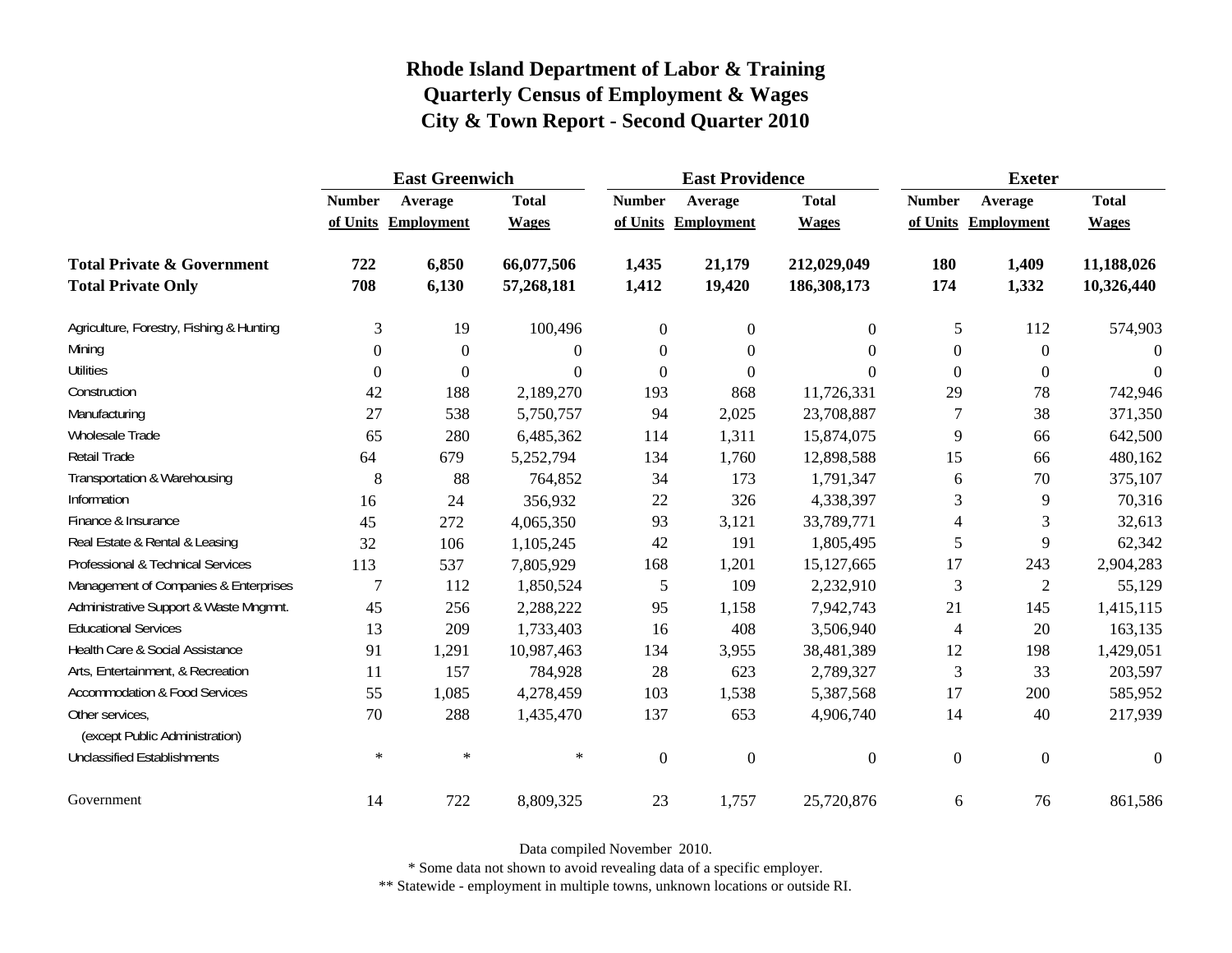|                                                   | Foster                   |                     |                |                | <b>Glocester</b>    |                | Hopkinton        |                     |              |
|---------------------------------------------------|--------------------------|---------------------|----------------|----------------|---------------------|----------------|------------------|---------------------|--------------|
|                                                   | <b>Number</b>            | Average             | <b>Total</b>   | <b>Number</b>  | Average             | <b>Total</b>   | <b>Number</b>    | Average             | <b>Total</b> |
|                                                   |                          | of Units Employment | <b>Wages</b>   |                | of Units Employment | <b>Wages</b>   |                  | of Units Employment | <b>Wages</b> |
| <b>Total Private &amp; Government</b>             | 98                       | 435                 | 3,431,615      | 209            | 1,630               | 14,613,949     | 198              | 1,165               | 11,957,727   |
| <b>Total Private Only</b>                         | 92                       | 336                 | 2,125,833      | 192            | 1,146               | 8,108,963      | 187              | 1,054               | 10,700,754   |
| Agriculture, Forestry, Fishing & Hunting          | $\overline{\mathcal{A}}$ | 21                  | 136,178        | $\ast$         | $\ast$              | ∗              | $\boldsymbol{7}$ | 18                  | 155,494      |
| Mining                                            | $\Omega$                 | $\boldsymbol{0}$    | $\overline{0}$ | $\ast$         | $\ast$              | $\ast$         | $\ast$           | $\ast$              |              |
| <b>Utilities</b>                                  | $\boldsymbol{0}$         | $\overline{0}$      | $\Omega$       | $\theta$       | $\overline{0}$      | $\overline{0}$ | $\boldsymbol{0}$ | $\boldsymbol{0}$    | $\theta$     |
| Construction                                      | 22                       | 37                  | 315,357        | 56             | 121                 | 1,139,406      | 54               | 134                 | 1,328,070    |
| Manufacturing                                     | 5                        | 5                   | 20,997         | $\ast$         | $\ast$              | $\ast$         | 22               | 333                 | 4,623,944    |
| Wholesale Trade                                   | 4                        | $\boldsymbol{7}$    | 26,082         | 6              | $\tau$              | 74,388         | $\ast$           | $\ast$              | $\ast$       |
| <b>Retail Trade</b>                               | 5                        | 18                  | 71,217         | 20             | 183                 | 848,766        | 17               | 90                  | 540,771      |
| Transportation & Warehousing                      | $\ast$                   | $\ast$              | $\ast$         | 5              | 62                  | 504,122        | $\ast$           | $\ast$              | $\ast$       |
| Information                                       | ∗                        | $\ast$              | $\ast$         | 4              | 18                  | 103,100        | 4                | 15                  | 37,646       |
| Finance & Insurance                               | $\ast$                   | $\ast$              | $\ast$         | 7              | 21                  | 218,786        | $\ast$           | $\star$             |              |
| Real Estate & Rental & Leasing                    | ∗                        | $\ast$              | $\ast$         | 4              | $\overline{4}$      | 13,800         | 3                | $\mathfrak{2}$      | 2,395        |
| Professional & Technical Services                 | 8                        | 12                  | 177,074        | 14             | 70                  | 1,141,662      | 11               | 56                  | 1,083,816    |
| Management of Companies & Enterprises             | $\ast$                   | $\ast$              | $\ast$         | $\star$        | $\ast$              | $\ast$         | $\ast$           | $\ast$              | $\star$      |
| Administrative Support & Waste Mngmnt.            | 14                       | 12                  | 71,757         | 11             | 27                  | 193,858        | 18               | 39                  | 260,397      |
| <b>Educational Services</b>                       | $\ast$                   | $\ast$              | $\ast$         | $\ast$         | $\ast$              | $\ast$         | $\ast$           | $\ast$              |              |
| Health Care & Social Assistance                   | 6                        | 47                  | 269,013        | 15             | 385                 | 2,653,800      | 14               | 155                 | 1,199,615    |
| Arts, Entertainment, & Recreation                 | $\ast$                   | $\ast$              | $\ast$         | $\ast$         | $\ast$              | $\ast$         | 6                | 94                  | 330,500      |
| <b>Accommodation &amp; Food Services</b>          | 8                        | 43                  | 139,880        | 19             | 162                 | 515,131        | 6                | 34                  | 154,696      |
| Other services,<br>(except Public Administration) | 4                        | 8                   | 33,552         | 22             | 37                  | 315,735        | 11               | 28                  | 123,161      |
| <b>Unclassified Establishments</b>                | $\ast$                   | $\ast$              | $\ast$         | $\overline{0}$ | $\overline{0}$      | $\overline{0}$ | $\boldsymbol{0}$ | $\mathbf{0}$        | $\Omega$     |
| Government                                        | 6                        | 99                  | 1,305,782      | 17             | 482                 | 6,504,986      | 11               | 113                 | 1,256,973    |

Data compiled November 2010.

\* Some data not shown to avoid revealing data of a specific employer.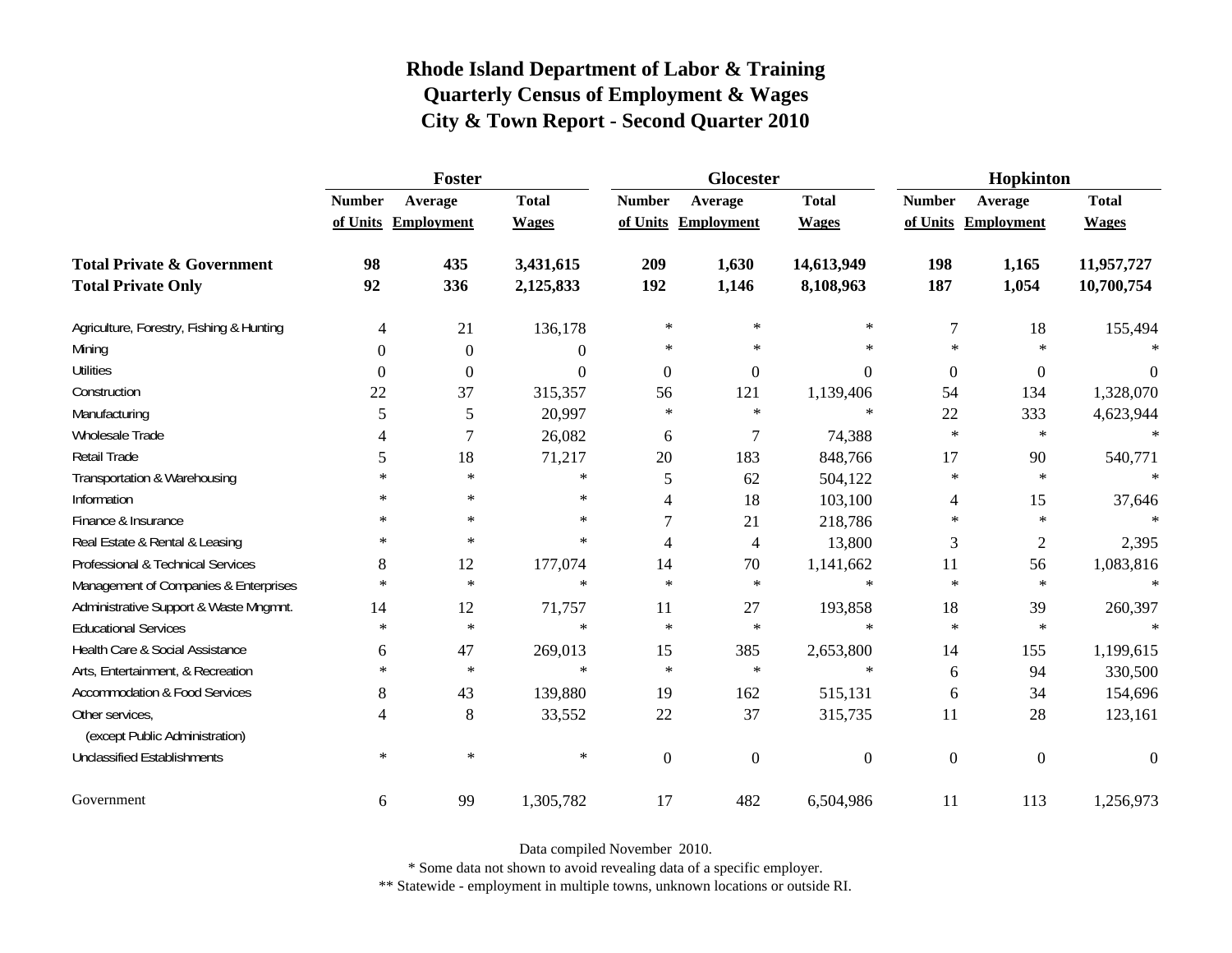|                                                   | <b>Jamestown</b> |                     |                  |                | <b>Johnston</b> |              | <b>Lincoln</b> |                     |              |
|---------------------------------------------------|------------------|---------------------|------------------|----------------|-----------------|--------------|----------------|---------------------|--------------|
|                                                   | <b>Number</b>    | Average             | <b>Total</b>     | <b>Number</b>  | Average         | <b>Total</b> | <b>Number</b>  | Average             | <b>Total</b> |
|                                                   |                  | of Units Employment | <b>Wages</b>     | of Units       | Employment      | <b>Wages</b> |                | of Units Employment | <b>Wages</b> |
| <b>Total Private &amp; Government</b>             | 208              | 1,208               | 10,271,251       | 1,071          | 11,043          | 113,639,833  | 752            | 13,200              | 143,703,685  |
| <b>Total Private Only</b>                         | 194              | 917                 | 7,505,911        | 1,058          | 9,869           | 96,835,799   | 730            | 11,935              | 127,709,433  |
| Agriculture, Forestry, Fishing & Hunting          | $\ast$           | $\ast$              | $\ast$           | 10             | 23              | 75,536       | $\ast$         | $\ast$              |              |
| Mining                                            | $\Omega$         | $\boldsymbol{0}$    | $\overline{0}$   | $\ast$         | $\ast$          | $\ast$       | $\theta$       | $\Omega$            | $\theta$     |
| <b>Utilities</b>                                  | $\mathbf{0}$     | $\boldsymbol{0}$    | $\boldsymbol{0}$ | $\ast$         | $\ast$          | $\ast$       | $\star$        | $\ast$              | $\ast$       |
| Construction                                      | 23               | 66                  | 708,096          | 179            | 664             | 7,842,621    | 97             | 646                 | 8,370,662    |
| Manufacturing                                     | 4                | 10                  | 61,048           | 87             | 1,068           | 8,464,426    | 40             | 1,895               | 21,916,235   |
| Wholesale Trade                                   | 16               | 36                  | 809,362          | 56             | 291             | 3,829,629    | 73             | 753                 | 9,573,574    |
| Retail Trade                                      | 13               | 97                  | 450,433          | 136            | 1,516           | 10,714,592   | 58             | 969                 | 7,075,477    |
| Transportation & Warehousing                      | $\ast$           | $\ast$              | $\ast$           | 41             | 223             | 2,254,820    | 18             | 510                 | 4,595,768    |
| Information                                       | 3                | 12                  | 107,657          | $8\phantom{1}$ | 52              | 888,853      | 15             | 278                 | 3,180,519    |
| Finance & Insurance                               | 5                | 16                  | 187,643          | 30             | 1,329           | 25, 151, 423 | 37             | 2,378               | 27,425,819   |
| Real Estate & Rental & Leasing                    | 7                | 23                  | 133,052          | 32             | 266             | 2,483,590    | 21             | 57                  | 467,867      |
| Professional & Technical Services                 | 43               | 89                  | 1,338,633        | 66             | 137             | 1,644,672    | 106            | 631                 | 10,768,633   |
| Management of Companies & Enterprises             | $\ast$           | $\ast$              | $\ast$           | $\ast$         | $\ast$          | $\ast$       | $\overline{7}$ | 287                 | 9,246,479    |
| Administrative Support & Waste Mngmnt.            | 17               | 58                  | 413,108          | 104            | 1,252           | 10,039,860   | 48             | 379                 | 2,487,577    |
| <b>Educational Services</b>                       | $\ast$           | $\ast$              | $\ast$           | 10             | 23              | 148,996      | 10             | 121                 | 1,085,882    |
| Health Care & Social Assistance                   | 11               | 130                 | 1,181,886        | 89             | 1,401           | 14,707,364   | 64             | 910                 | 7,282,033    |
| Arts, Entertainment, & Recreation                 | 9                | 109                 | 526,178          | 8              | 55              | 244,146      | 18             | 1,035               | 7,068,446    |
| <b>Accommodation &amp; Food Services</b>          | 11               | 165                 | 644,628          | 83             | 892             | 3,126,978    | 52             | 728                 | 2,677,225    |
| Other services,<br>(except Public Administration) | 23               | 81                  | 630,550          | 113            | 521             | 3,156,120    | 63             | 224                 | 1,183,205    |
| <b>Unclassified Establishments</b>                | $\ast$           | $\ast$              | $\ast$           | $\ast$         | $\ast$          | $\ast$       | $\ast$         | $\ast$              | $\ast$       |
| Government                                        | 14               | 291                 | 2,765,340        | 13             | 1,175           | 16,804,034   | 22             | 1,266               | 15,994,252   |

Data compiled November 2010.

\* Some data not shown to avoid revealing data of a specific employer.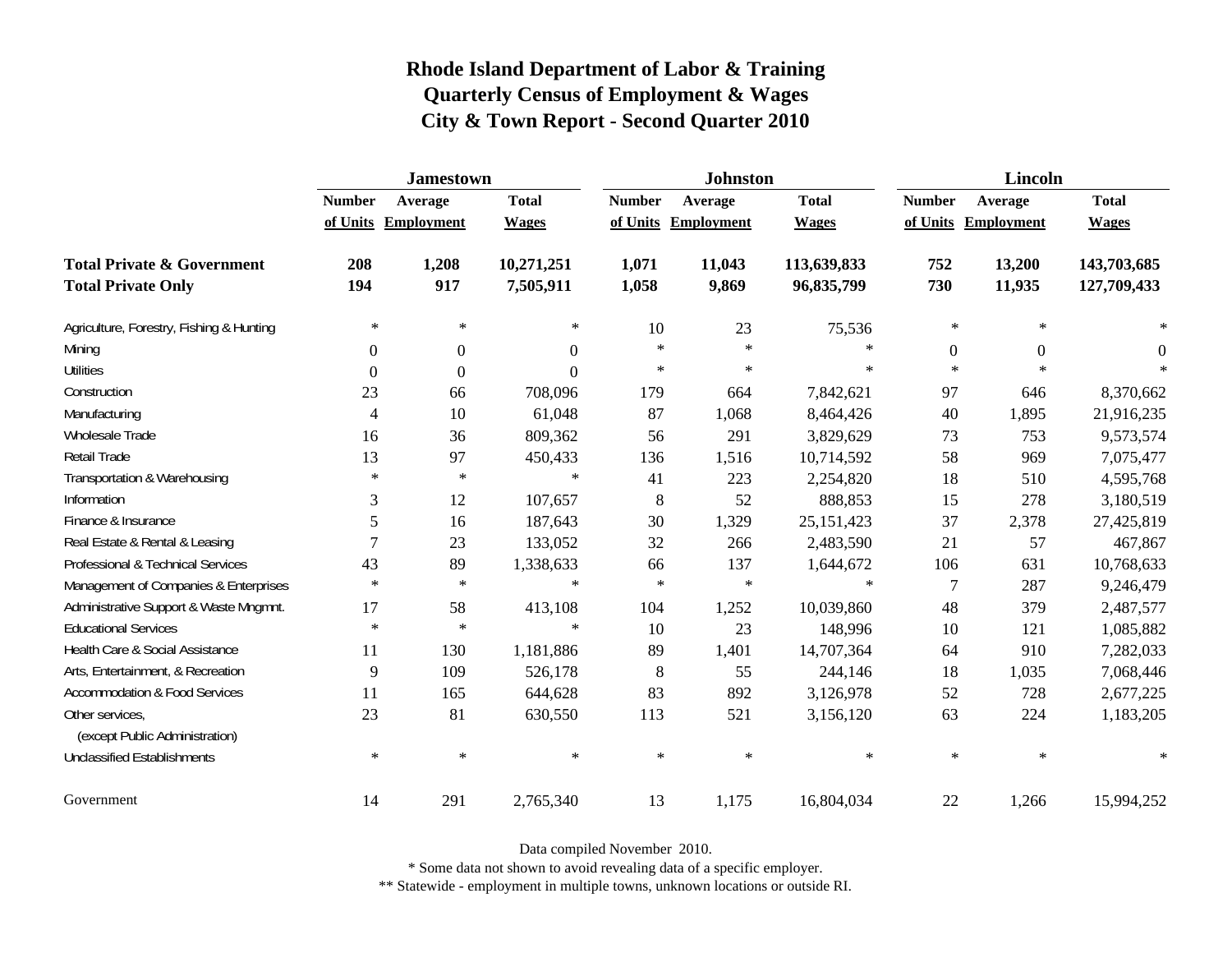|                                                   | <b>Little Compton</b> |                     |                  |                | <b>Middletown</b>   |              | <b>Narragansett</b> |                     |              |
|---------------------------------------------------|-----------------------|---------------------|------------------|----------------|---------------------|--------------|---------------------|---------------------|--------------|
|                                                   | <b>Number</b>         | Average             | <b>Total</b>     | <b>Number</b>  | Average             | <b>Total</b> | <b>Number</b>       | Average             | <b>Total</b> |
|                                                   |                       | of Units Employment | <b>Wages</b>     |                | of Units Employment | <b>Wages</b> |                     | of Units Employment | <b>Wages</b> |
| <b>Total Private &amp; Government</b>             | 153                   | 657                 | 5,413,338        | 749            | 10,880              | 108,382,700  | 478                 | 4,408               | 35,280,857   |
| <b>Total Private Only</b>                         | 147                   | 535                 | 3,732,140        | 735            | 10,080              | 99,382,040   | 458                 | 3,350               | 21,201,895   |
| Agriculture, Forestry, Fishing & Hunting          | $\tau$                | 46                  | 214,101          | 5              | 86                  | 622,842      | 6                   | 18                  | 116,393      |
| Mining                                            | 0                     | $\boldsymbol{0}$    | $\theta$         | $\ast$         | $\ast$              | $\ast$       | $\boldsymbol{0}$    | $\boldsymbol{0}$    | $\Omega$     |
| <b>Utilities</b>                                  | 0                     | $\mathbf{0}$        | $\overline{0}$   | $\ast$         | $\ast$              | $\ast$       | $\boldsymbol{0}$    | $\boldsymbol{0}$    | $\Omega$     |
| Construction                                      | 34                    | 106                 | 1,036,012        | 70             | 345                 | 3,910,377    | 46                  | 99                  | 852,209      |
| Manufacturing                                     | $\ast$                | $\ast$              | $\ast$           | 17             | 299                 | 4,726,116    | 18                  | 88                  | 1,038,252    |
| Wholesale Trade                                   | 7                     | 8                   | 156,477          | 36             | 152                 | 1,907,571    | 23                  | 73                  | 866,231      |
| Retail Trade                                      | 9                     | 31                  | 112,266          | 97             | 1,536               | 10,632,172   | 48                  | 630                 | 3,727,872    |
| Transportation & Warehousing                      | $\ast$                | $\ast$              | $\ast$           | 9              | 102                 | 906,540      | 9                   | 93                  | 678,383      |
| Information                                       | $\theta$              | $\boldsymbol{0}$    | $\boldsymbol{0}$ | 12             | 246                 | 5,065,012    | 5                   | 17                  | 224,570      |
| Finance & Insurance                               | $\ast$                | $\ast$              | $\ast$           | 28             | 567                 | 8,239,595    | 14                  | 49                  | 999,825      |
| Real Estate & Rental & Leasing                    | 5                     | 7                   | 82,448           | 36             | 143                 | 1,125,338    | 27                  | 100                 | 789,852      |
| Professional & Technical Services                 | 15                    | 18                  | 280,482          | 105            | 2,065               | 34,978,970   | 52                  | 89                  | 1,403,204    |
| Management of Companies & Enterprises             | $\Omega$              | $\mathbf{0}$        | $\mathbf{0}$     | 5              | 283                 | 2,889,529    | $\ast$              | $\ast$              | $\ast$       |
| Administrative Support & Waste Mngmnt.            | 18                    | 47                  | 271,555          | 44             | 199                 | 1,589,725    | 31                  | 100                 | 728,018      |
| <b>Educational Services</b>                       | $\ast$                | $\ast$              | $\ast$           | 11             | 277                 | 2,699,227    | 5                   | $\overline{4}$      | 53,741       |
| Health Care & Social Assistance                   | $\ast$                | $\ast$              | $\ast$           | 76             | 1,573               | 10,265,811   | 43                  | 445                 | 3,966,439    |
| Arts, Entertainment, & Recreation                 | $\overline{7}$        | 59                  | 343,960          | 15             | 192                 | 887,873      | 14                  | 161                 | 755,786      |
| <b>Accommodation &amp; Food Services</b>          | 11                    | 81                  | 319,847          | 91             | 1,516               | 6,142,575    | 71                  | 1,176               | 3,814,615    |
| Other services,<br>(except Public Administration) | 23                    | 59                  | 341,559          | 76             | 474                 | 2,207,744    | 45                  | 207                 | 1,146,330    |
| <b>Unclassified Establishments</b>                | $\ast$                | $\ast$              | $\ast$           | $\overline{0}$ | $\boldsymbol{0}$    | $\Omega$     | $\ast$              | $\ast$              | $\ast$       |
| Government                                        | 6                     | 123                 | 1,681,198        | 14             | 800                 | 9,000,660    | $20\,$              | 1,058               | 14,078,962   |

Data compiled November 2010.

\* Some data not shown to avoid revealing data of a specific employer.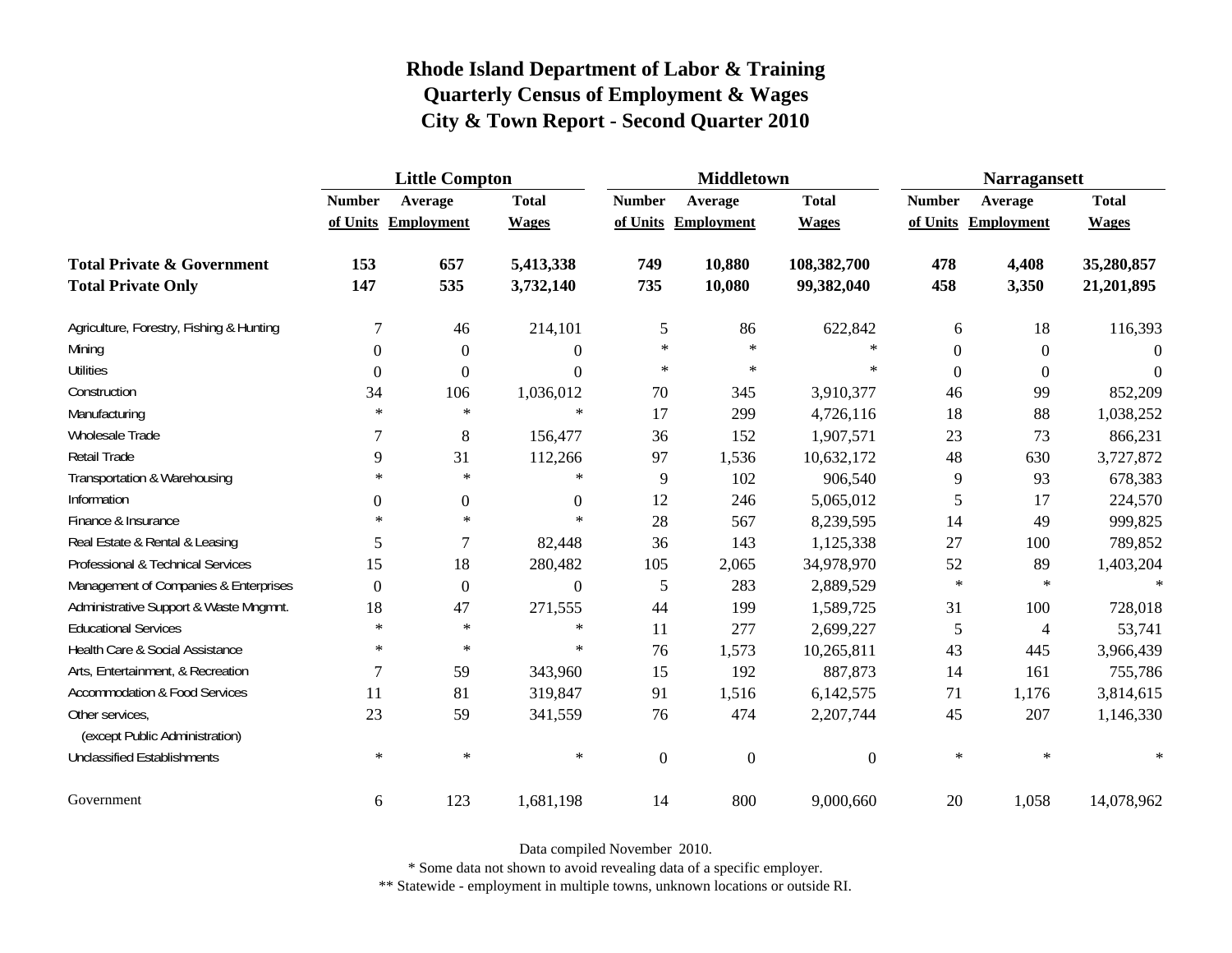|                                                   | <b>Newport</b> |                     |              |                     | <b>New Shoreham</b> |                | <b>North Kingstown</b> |                     |              |
|---------------------------------------------------|----------------|---------------------|--------------|---------------------|---------------------|----------------|------------------------|---------------------|--------------|
|                                                   | <b>Number</b>  | Average             | <b>Total</b> | <b>Number</b>       | Average             | <b>Total</b>   | <b>Number</b>          | Average             | <b>Total</b> |
|                                                   |                | of Units Employment | <b>Wages</b> | of Units Employment |                     | <b>Wages</b>   |                        | of Units Employment | <b>Wages</b> |
| <b>Total Private &amp; Government</b>             | 1,243          | 18,048              | 216,313,077  | 211                 | 805                 | 6,188,039      | 1,000                  | 14,605              | 157,997,260  |
| <b>Total Private Only</b>                         | 1,207          | 12,629              | 98,768,383   | 195                 | 678                 | 4,930,935      | 979                    | 13,070              | 134,598,002  |
| Agriculture, Forestry, Fishing & Hunting          | 4              | 37                  | 311,369      | $\ast$              | $\ast$              | $\ast$         | 10                     | 36                  | 252,226      |
| Mining                                            | $\Omega$       | $\Omega$            | $\Omega$     | $\theta$            | $\overline{0}$      | $\overline{0}$ | $\mathbf{0}$           | $\Omega$            | $\Omega$     |
| <b>Utilities</b>                                  | $\overline{0}$ | $\Omega$            | $\Omega$     | $\ast$              | $\ast$              | $\ast$         | $\ast$                 | $\ast$              |              |
| Construction                                      | 94             | 455                 | 5,011,427    | 37                  | 79                  | 941,583        | 111                    | 517                 | 8,382,387    |
| Manufacturing                                     | 28             | 141                 | 1,408,596    | 4                   | 7                   | 58,820         | 69                     | 4,342               | 59,752,860   |
| Wholesale Trade                                   | 58             | 218                 | 2,695,785    | $\ast$              | $\ast$              | $\ast$         | 88                     | 425                 | 6,695,108    |
| Retail Trade                                      | 201            | 1,372               | 7,707,823    | 36                  | 80                  | 548,415        | 105                    | 1,938               | 11,976,849   |
| Transportation & Warehousing                      | 45             | 350                 | 2,115,975    | 4                   | $\,8\,$             | 37,871         | 36                     | 462                 | 4,023,390    |
| Information                                       | 22             | 238                 | 2,465,461    | $\ast$              | $\ast$              | ∗              | 23                     | 237                 | 3,159,738    |
| Finance & Insurance                               | 38             | 177                 | 2,215,698    | $\ast$              | $\ast$              | $\ast$         | 40                     | 195                 | 3,016,946    |
| Real Estate & Rental & Leasing                    | 55             | 355                 | 2,750,664    | 14                  | 45                  | 257,020        | 29                     | 67                  | 542,075      |
| Professional & Technical Services                 | 134            | 676                 | 11,316,693   | $\ast$              | $\ast$              | $\ast$         | 133                    | 426                 | 6,550,276    |
| Management of Companies & Enterprises             | $\ast$         | $\ast$              | $\ast$       | $\ast$              | $\ast$              | $\ast$         | 13                     | 602                 | 6,033,106    |
| Administrative Support & Waste Mngmnt.            | 72             | 465                 | 4,583,577    | 11                  | 31                  | 272,996        | 67                     | 481                 | 3,113,586    |
| <b>Educational Services</b>                       | 14             | 604                 | 7,402,960    | $\ast$              | $\ast$              | $\ast$         | 22                     | 134                 | 1,082,926    |
| Health Care & Social Assistance                   | 77             | 1,722               | 16,640,827   | $\ast$              | $\ast$              | $\ast$         | 71                     | 1,502               | 10,334,245   |
| Arts, Entertainment, & Recreation                 | 47             | 962                 | 6,472,232    | 9                   | 29                  | 193,266        | 25                     | 272                 | 1,553,661    |
| <b>Accommodation &amp; Food Services</b>          | 176            | 3,890               | 18,809,359   | 49                  | 316                 | 1,763,500      | 57                     | 896                 | 3,017,584    |
| Other services,<br>(except Public Administration) | 132            | 774                 | 5,392,351    | 13                  | 20                  | 129,451        | 76                     | 426                 | 2,257,938    |
| <b>Unclassified Establishments</b>                | $\ast$         | $\ast$              | $\ast$       | $\ast$              | $\ast$              | $\ast$         | $\ast$                 | $\ast$              | $\ast$       |
| Government                                        | 36             | 5,419               | 117,544,694  | 16                  | 126                 | 1,257,104      | 21                     | 1,536               | 23,399,258   |

Data compiled November 2010.

\* Some data not shown to avoid revealing data of a specific employer.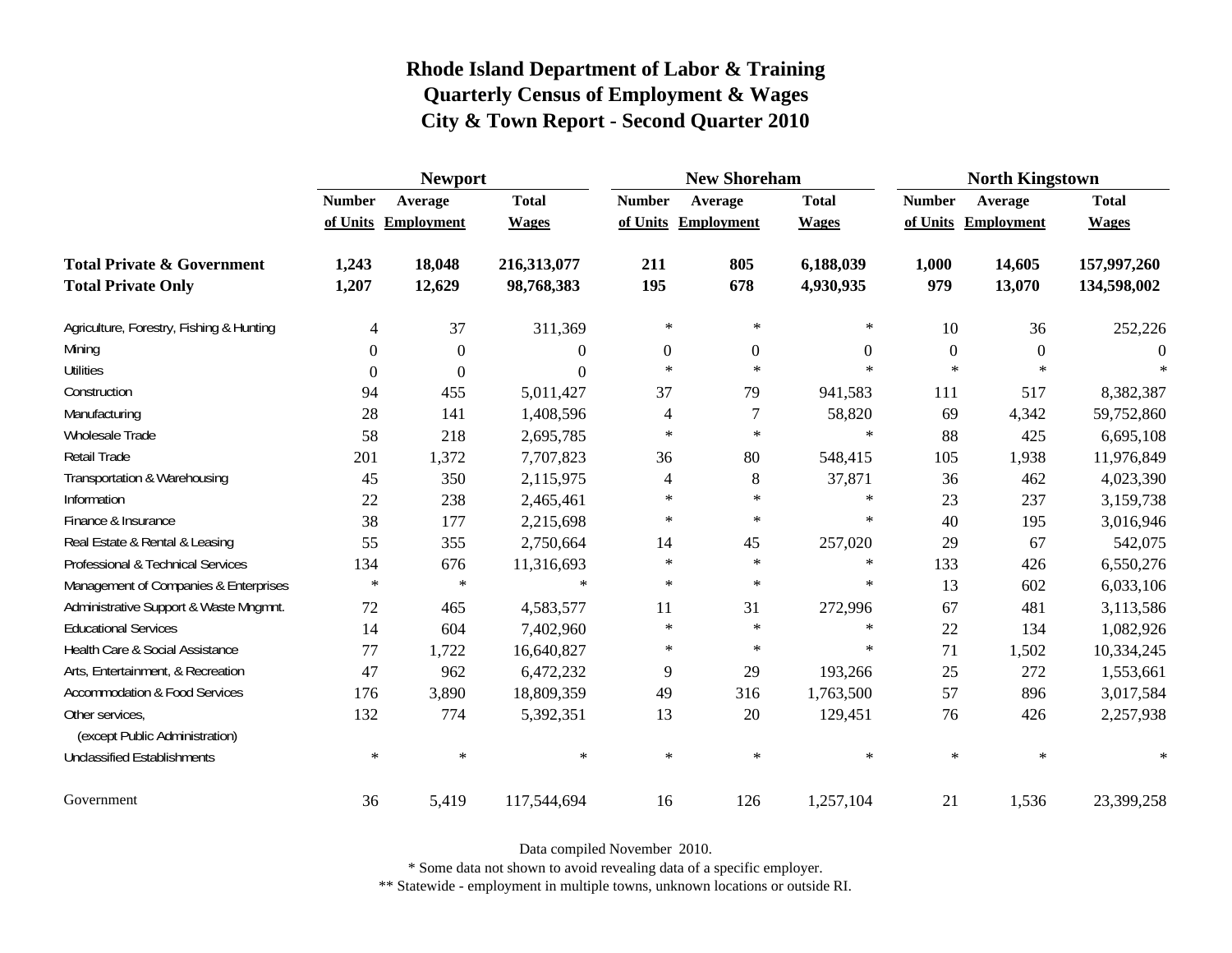|                                                   | <b>North Providence</b> |                     |                  |                | <b>North Smithfield</b> |              | <b>Pawtucket</b> |                     |              |
|---------------------------------------------------|-------------------------|---------------------|------------------|----------------|-------------------------|--------------|------------------|---------------------|--------------|
|                                                   | <b>Number</b>           | Average             | <b>Total</b>     | <b>Number</b>  | Average                 | <b>Total</b> | <b>Number</b>    | Average             | <b>Total</b> |
|                                                   |                         | of Units Employment | <b>Wages</b>     |                | of Units Employment     | <b>Wages</b> |                  | of Units Employment | <b>Wages</b> |
| <b>Total Private &amp; Government</b>             | 713                     | 7,254               | 63,020,378       | 367            | 3,770                   | 33,407,530   | 1,519            | 24,624              | 244,132,399  |
| <b>Total Private Only</b>                         | 703                     | 6,305               | 50,279,735       | 358            | 3,353                   | 26,822,858   | 1,495            | 21,930              | 208,316,424  |
| Agriculture, Forestry, Fishing & Hunting          | $\boldsymbol{0}$        | $\boldsymbol{0}$    | $\boldsymbol{0}$ | $\ast$         | ∗                       | $\ast$       | $\mathbf{0}$     | $\overline{0}$      | $\theta$     |
| Mining                                            | 0                       | $\theta$            | $\Omega$         | $\ast$         | $\ast$                  | $\ast$       | $\Omega$         | $\Omega$            | $\Omega$     |
| <b>Utilities</b>                                  | 0                       | $\theta$            | $\Omega$         | $\overline{0}$ | $\boldsymbol{0}$        | $\theta$     | $\ast$           | $\ast$              |              |
| Construction                                      | 77                      | 243                 | 2,520,550        | 71             | 168                     | 1,665,550    | 135              | 738                 | 9,715,604    |
| Manufacturing                                     | 40                      | 361                 | 2,768,953        | 20             | 417                     | 4,005,401    | 152              | 3,952               | 38,179,950   |
| <b>Wholesale Trade</b>                            | 32                      | 151                 | 2,515,080        | 23             | 122                     | 1,605,086    | 78               | 488                 | 5,642,118    |
| Retail Trade                                      | 104                     | 929                 | 5,396,361        | 37             | 680                     | 5,646,015    | 167              | 1,518               | 9,986,060    |
| Transportation & Warehousing                      | 15                      | 95                  | 717,156          | 12             | 100                     | 1,211,579    | 43               | 470                 | 4,122,255    |
| Information                                       | 9                       | 31                  | 309,960          | $\ast$         | $\ast$                  | $\ast$       | 23               | 156                 | 2,567,178    |
| Finance & Insurance                               | 30                      | 157                 | 1,877,746        | 10             | 41                      | 511,776      | 58               | 884                 | 10,288,683   |
| Real Estate & Rental & Leasing                    | 30                      | 128                 | 913,671          | 12             | 23                      | 237,864      | 54               | 214                 | 2,283,211    |
| Professional & Technical Services                 | 60                      | 180                 | 2,258,550        | 43             | 248                     | 3,175,984    | 122              | 648                 | 7,434,061    |
| Management of Companies & Enterprises             | $\ast$                  | $\ast$              | $\ast$           | $\theta$       | $\boldsymbol{0}$        | $\theta$     | $\ast$           | $\ast$              | $\ast$       |
| Administrative Support & Waste Mngmnt.            | 52                      | 453                 | 2,190,691        | $20\,$         | 71                      | 608,386      | 86               | 1,771               | 10,859,628   |
| <b>Educational Services</b>                       | $\ast$                  | $\ast$              | $\ast$           | $\ast$         | $\ast$                  | $\ast$       | 22               | 380                 | 2,978,187    |
| Health Care & Social Assistance                   | 78                      | 2,498               | 24,262,992       | 41             | 780                     | 5,001,626    | 178              | 5,730               | 54,852,493   |
| Arts, Entertainment, & Recreation                 | 8                       | 49                  | 146,301          | 4              | 29                      | 123,713      | 21               | 434                 | 2,688,211    |
| <b>Accommodation &amp; Food Services</b>          | 68                      | 674                 | 2,208,141        | 19             | 458                     | 1,342,387    | 133              | 1,612               | 5,206,804    |
| Other services,<br>(except Public Administration) | 95                      | 329                 | 1,926,574        | 35             | 164                     | 1,076,194    | 210              | 1,334               | 8,138,594    |
| <b>Unclassified Establishments</b>                | $\ast$                  | $\ast$              | $\ast$           | $\ast$         | $\ast$                  | $\ast$       | $\ast$           | $\ast$              | $\ast$       |
| Government                                        | 10                      | 946                 | 12,740,643       | 9              | 416                     | 6,584,672    | 24               | 2,694               | 35,815,975   |

Data compiled November 2010.

\* Some data not shown to avoid revealing data of a specific employer.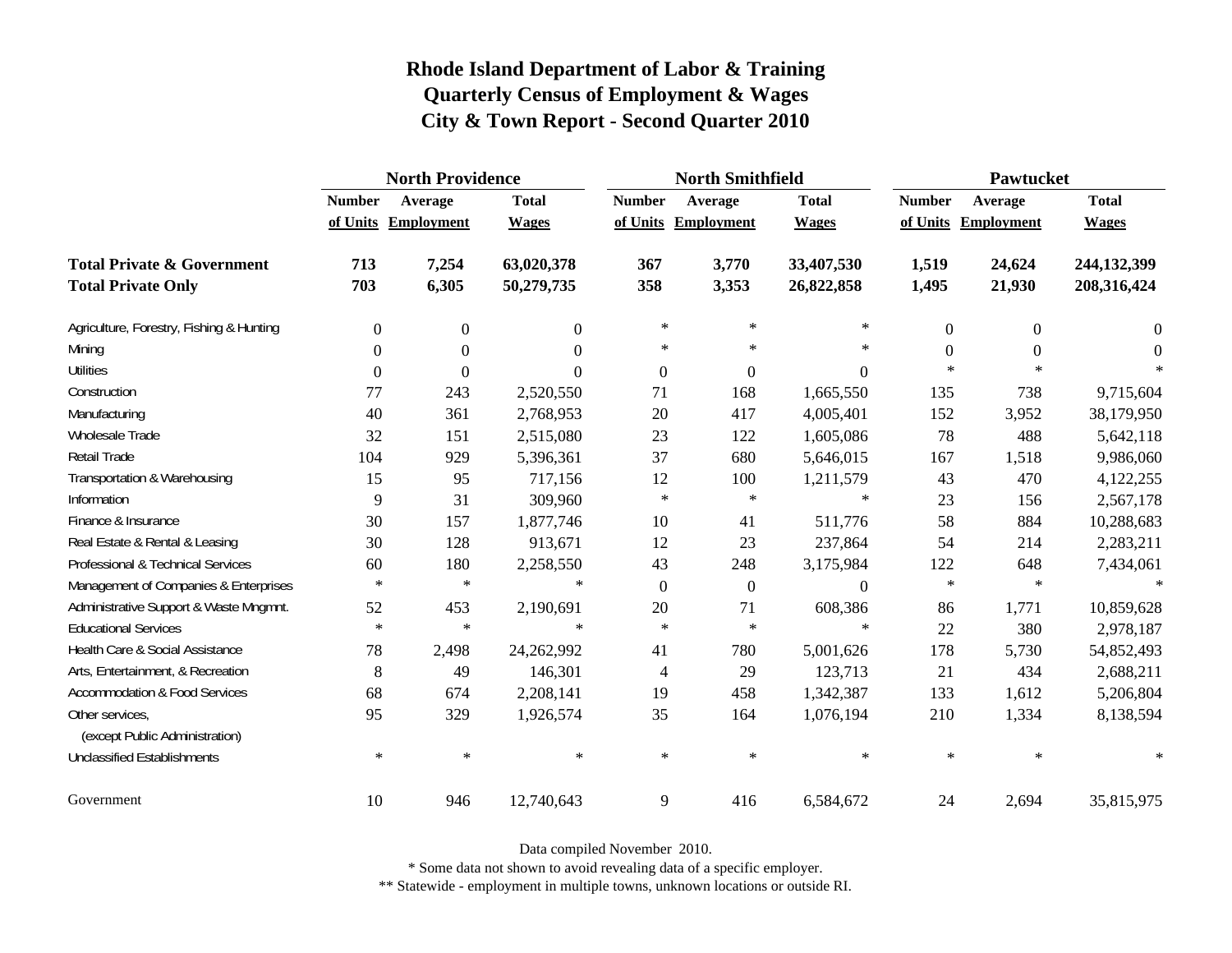|                                                   | Portsmouth    |                     |                  |               | <b>Providence</b> |               | <b>Richmond</b> |                     |              |
|---------------------------------------------------|---------------|---------------------|------------------|---------------|-------------------|---------------|-----------------|---------------------|--------------|
|                                                   | <b>Number</b> | Average             | <b>Total</b>     | <b>Number</b> | Average           | <b>Total</b>  | <b>Number</b>   | Average             | <b>Total</b> |
|                                                   |               | of Units Employment | <b>Wages</b>     | of Units      | Employment        | <b>Wages</b>  |                 | of Units Employment | <b>Wages</b> |
| <b>Total Private &amp; Government</b>             | 532           | 5,837               | 70,209,972       | 5,572         | 107,845           | 1,317,318,528 | 153             | 1,926               | 22,476,082   |
| <b>Total Private Only</b>                         | 516           | 5,125               | 60,068,212       | 5,460         | 92,037            | 1,069,535,748 | 146             | 1,218               | 8,369,222    |
| Agriculture, Forestry, Fishing & Hunting          | 16            | 46                  | 289,131          | $\ast$        | $\ast$            | $\ast$        | $\tau$          | 27                  | 262,378      |
| Mining                                            | $\Omega$      | $\mathbf{0}$        | $\boldsymbol{0}$ | $\mathbf{0}$  | $\Omega$          | $\Omega$      | $\ast$          | $\star$             |              |
| <b>Utilities</b>                                  | $\ast$        | $\ast$              | $\ast$           | $\ast$        | $\ast$            | $\ast$        | $\theta$        | $\mathbf{0}$        | $\theta$     |
| Construction                                      | 74            | 305                 | 3,176,906        | 279           | 1,949             | 29,526,090    | 25              | 89                  | 889,371      |
| Manufacturing                                     | 26            | 1,865               | 34,549,515       | 288           | 4,463             | 41,400,129    | 5               | 82                  | 903,855      |
| Wholesale Trade                                   | 28            | 108                 | 1,637,198        | 239           | 2,118             | 28,898,859    | 7               | 43                  | 633,842      |
| <b>Retail Trade</b>                               | 62            | 521                 | 3,210,276        | 636           | 6,542             | 38,356,050    | 21              | 304                 | 2,014,724    |
| Transportation & Warehousing                      | 6             | 81                  | 570,426          | 73            | 656               | 5,599,087     | $\ast$          | $\star$             | $\ast$       |
| Information                                       | 12            | 64                  | 760,846          | 158           | 3,374             | 52,461,815    | $\ast$          | $\ast$              | $\ast$       |
| Finance & Insurance                               | 18            | 54                  | 545,696          | 333           | 4,821             | 102,313,717   | 4               | 41                  | 451,577      |
| Real Estate & Rental & Leasing                    | 13            | 127                 | 926,013          | 187           | 1,292             | 12,966,580    | $\ast$          | $\star$             |              |
| Professional & Technical Services                 | 71            | 161                 | 2,233,688        | 885           | 6,106             | 106,218,968   | 9               | 50                  | 442,157      |
| Management of Companies & Enterprises             | 5             | 26                  | 325,651          | 42            | 1,526             | 34,747,200    | $\Omega$        | $\mathbf{0}$        | $\Omega$     |
| Administrative Support & Waste Mngmnt.            | 29            | 219                 | 1,477,277        | 300           | 7,540             | 48,757,137    | 12              | 66                  | 468,091      |
| <b>Educational Services</b>                       | 15            | 281                 | 2,732,166        | 107           | 11,933            | 149,699,465   | $\ast$          | $\ast$              |              |
| Health Care & Social Assistance                   | 33            | 509                 | 3,731,079        | 584           | 25,708            | 328,537,186   | 9               | 81                  | 555,638      |
| Arts, Entertainment, & Recreation                 | 10            | 118                 | 655,775          | 60            | 938               | 5,252,412     | 6               | 141                 | 516,933      |
| <b>Accommodation &amp; Food Services</b>          | 39            | 452                 | 1,947,090        | 510           | 8,058             | 37, 207, 135  | 16              | 223                 | 733,437      |
| Other services,<br>(except Public Administration) | 58            | 183                 | 1,283,278        | 769           | 4,472             | 34,626,087    | 17              | 46                  | 202,181      |
| <b>Unclassified Establishments</b>                | $\ast$        | $\ast$              | $\ast$           | $\ast$        | $\ast$            | $\ast$        | $\ast$          | $\ast$              | $\ast$       |
| Government                                        | 16            | 713                 | 10,141,760       | 112           | 15,807            | 247,782,780   | $\overline{7}$  | 709                 | 14,106,860   |

Data compiled November 2010.

\* Some data not shown to avoid revealing data of a specific employer.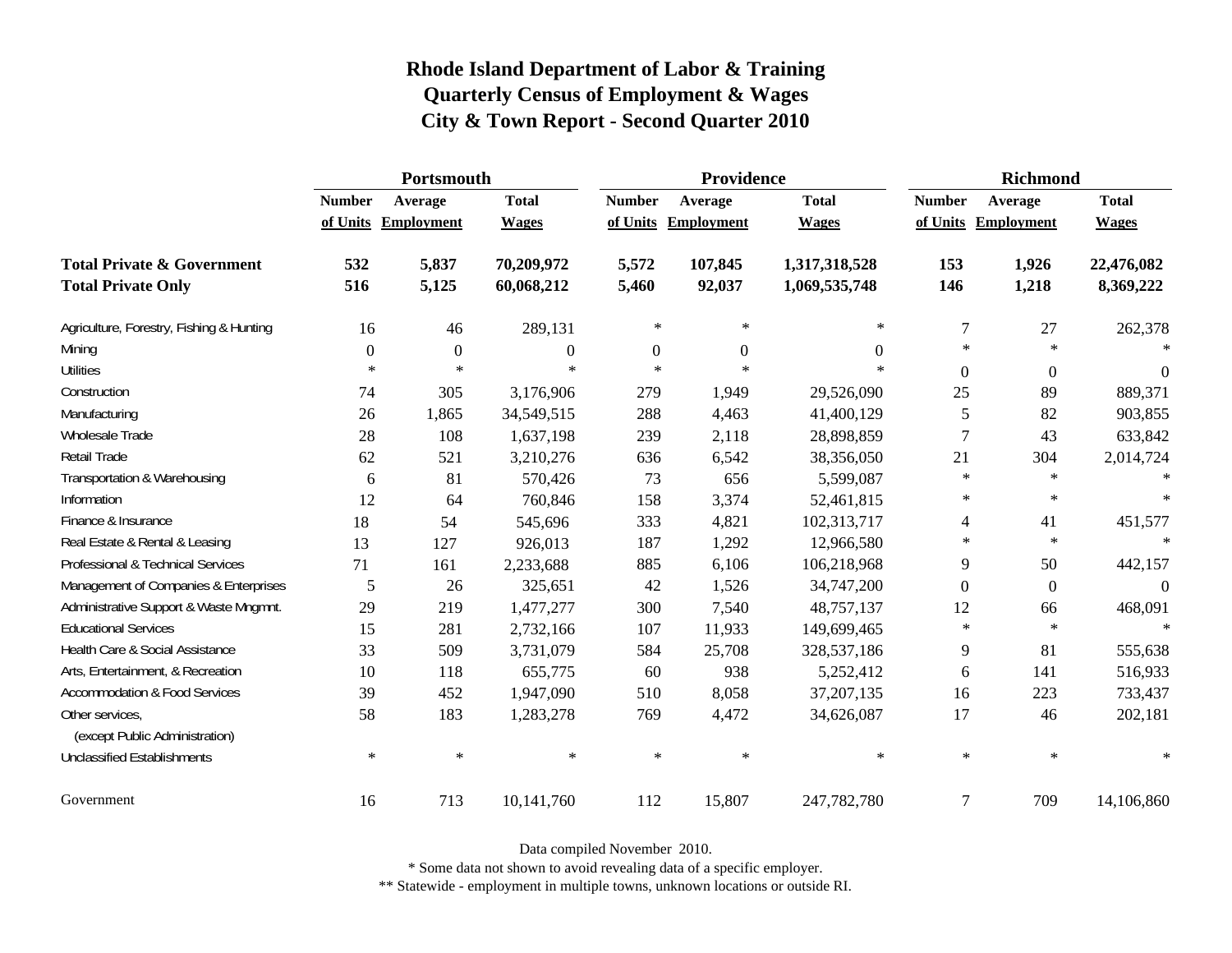|                                                   | <b>Scituate</b> |                     |                  |                  | <b>Smithfield</b> |                  | <b>South Kingstown</b> |                   |              |
|---------------------------------------------------|-----------------|---------------------|------------------|------------------|-------------------|------------------|------------------------|-------------------|--------------|
|                                                   | <b>Number</b>   | Average             | <b>Total</b>     | <b>Number</b>    | Average           | <b>Total</b>     | <b>Number</b>          | Average           | <b>Total</b> |
|                                                   |                 | of Units Employment | <b>Wages</b>     | of Units         | <b>Employment</b> | <b>Wages</b>     | of Units               | <b>Employment</b> | <b>Wages</b> |
| <b>Total Private &amp; Government</b>             | 249             | 1,527               | 16, 143, 727     | 823              | 13,875            | 177,651,949      | 1,017                  | 13,502            | 133,005,153  |
| <b>Total Private Only</b>                         | 236             | 887                 | 6,416,694        | 808              | 13,242            | 167, 102, 487    | 995                    | 9,550             | 82,613,464   |
| Agriculture, Forestry, Fishing & Hunting          | 11              | 53                  | 263,217          | $\ast$           | $\ast$            | $\ast$           | 17                     | 80                | 755,150      |
| Mining                                            | $\Omega$        | $\mathbf{0}$        | $\boldsymbol{0}$ | $\ast$           | $\ast$            | $\ast$           | $\ast$                 | $\star$           | $\ast$       |
| <b>Utilities</b>                                  | $\mathbf{0}$    | $\boldsymbol{0}$    | $\boldsymbol{0}$ | $\boldsymbol{0}$ | $\boldsymbol{0}$  | $\boldsymbol{0}$ | $\ast$                 | $\ast$            | $\ast$       |
| Construction                                      | 59              | 162                 | 1,573,746        | 136              | 958               | 12,176,386       | 118                    | 303               | 2,821,578    |
| Manufacturing                                     | 12              | 30                  | 204,418          | 69               | 1,384             | 16,403,440       | 27                     | 590               | 8,180,802    |
| Wholesale Trade                                   | 9               | 14                  | 185,495          | 56               | 691               | 10,047,410       | 58                     | 795               | 12,617,602   |
| Retail Trade                                      | 18              | 163                 | 1,146,205        | 110              | 2,292             | 13,621,872       | 123                    | 1,293             | 8,588,263    |
| Transportation & Warehousing                      | 11              | 42                  | 234,751          | 15               | 65                | 686,083          | 11                     | 176               | 896,350      |
| Information                                       | 4               | 24                  | 248,477          | 16               | 236               | 3,552,536        | 15                     | 132               | 1,716,850    |
| Finance & Insurance                               | 7               | 16                  | 251,735          | 44               | 2,811             | 71,481,640       | 39                     | 216               | 2,824,093    |
| Real Estate & Rental & Leasing                    | 4               | 11                  | 89,150           | 20               | 62                | 710,876          | 24                     | 137               | 884,058      |
| Professional & Technical Services                 | 27              | 70                  | 692,345          | $72\,$           | 275               | 3,718,191        | 117                    | 310               | 4,128,020    |
| Management of Companies & Enterprises             | $\Omega$        | $\boldsymbol{0}$    | $\Omega$         | 5                | 83                | 1,494,995        | 6                      | 17                | 217,237      |
| Administrative Support & Waste Mngmnt.            | 21              | 38                  | 195,221          | 44               | 401               | 4,579,786        | 70                     | 310               | 2,282,079    |
| <b>Educational Services</b>                       | $\ast$          | $\ast$              | $\ast$           | $\ast$           | $\ast$            | $\ast$           | 29                     | 319               | 2,709,849    |
| Health Care & Social Assistance                   | 16              | 78                  | 533,539          | 57               | 1,578             | 11,088,857       | 107                    | 2,575             | 23,141,830   |
| Arts, Entertainment, & Recreation                 | 3               | 11                  | 23,724           | 9                | 44                | 235,784          | 29                     | 206               | 1,063,878    |
| <b>Accommodation &amp; Food Services</b>          | <sup>11</sup>   | 114                 | 356,428          | 70               | 1,202             | 4,656,127        | 101                    | 1,371             | 5,062,874    |
| Other services,<br>(except Public Administration) | 22              | 61                  | 418,243          | 69               | 345               | 1,946,962        | 101                    | 700               | 4,485,170    |
| <b>Unclassified Establishments</b>                | $\ast$          | $\ast$              | $\ast$           | $\ast$           | $\ast$            | $\ast$           | $\ast$                 | $\ast$            | $\ast$       |
| Government                                        | 13              | 639                 | 9,727,033        | 15               | 635               | 10,549,462       | 22                     | 3,951             | 50,391,689   |

Data compiled November 2010.

\* Some data not shown to avoid revealing data of a specific employer.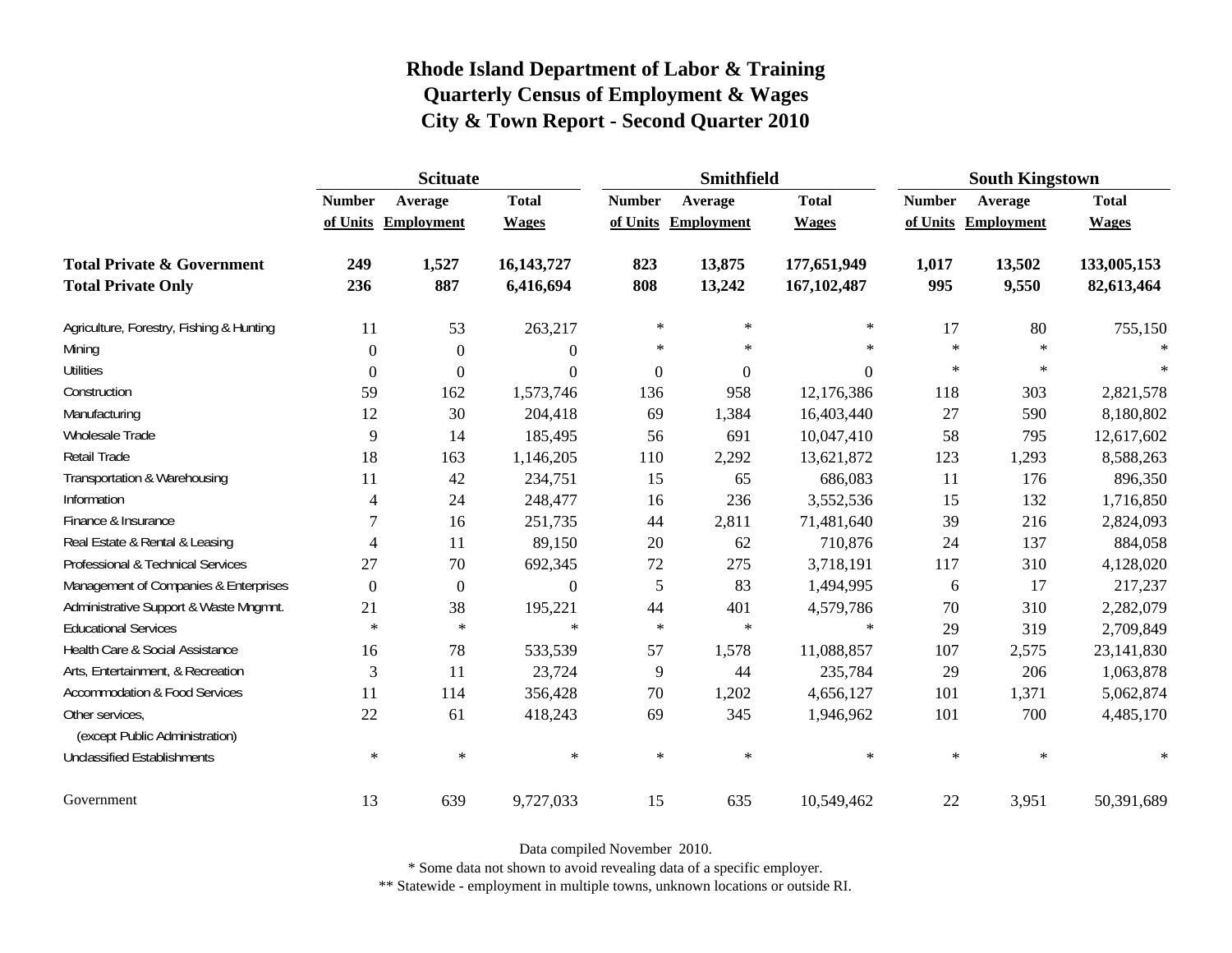|                                                   | <b>Tiverton</b>  |                     |                |                | Warren              |                | Warwick        |                     |              |  |
|---------------------------------------------------|------------------|---------------------|----------------|----------------|---------------------|----------------|----------------|---------------------|--------------|--|
|                                                   | <b>Number</b>    | Average             | <b>Total</b>   | <b>Number</b>  | Average             | <b>Total</b>   | <b>Number</b>  | Average             | <b>Total</b> |  |
|                                                   |                  | of Units Employment | <b>Wages</b>   |                | of Units Employment | <b>Wages</b>   |                | of Units Employment | <b>Wages</b> |  |
| <b>Total Private &amp; Government</b>             | 385              | 2,560               | 21,548,147     | 375            | 3,587               | 29,162,035     | 3,196          | 45,906              | 462,509,578  |  |
| <b>Total Private Only</b>                         | 370              | 2,061               | 15,553,294     | 367            | 3,421               | 26,736,636     | 3,162          | 41,490              | 393,856,839  |  |
| Agriculture, Forestry, Fishing & Hunting          | 10               | 34                  | 155,299        | $\ast$         | ∗                   | $\ast$         | 4              | 24                  | 83,868       |  |
| Mining                                            | $\boldsymbol{0}$ | $\overline{0}$      | $\overline{0}$ | $\mathbf{0}$   | $\boldsymbol{0}$    | $\theta$       | $\theta$       | $\theta$            | $\Omega$     |  |
| <b>Utilities</b>                                  | $\ast$           | $\ast$              | $\ast$         | $\overline{0}$ | $\boldsymbol{0}$    | $\overline{0}$ | $\overline{0}$ | $\overline{0}$      | $\Omega$     |  |
| Construction                                      | 60               | 220                 | 1,678,002      | 46             | 128                 | 1,156,542      | 320            | 1,771               | 23,123,527   |  |
| Manufacturing                                     | 13               | 73                  | 376,346        | 42             | 714                 | 7,217,346      | 161            | 3,305               | 39,632,241   |  |
| Wholesale Trade                                   | 26               | 105                 | 1,193,380      | 15             | 129                 | 1,778,526      | 229            | 1,666               | 21,729,579   |  |
| Retail Trade                                      | 54               | 467                 | 4,300,673      | 45             | 274                 | 1,648,618      | 428            | 6,499               | 45,254,097   |  |
| Transportation & Warehousing                      | $\ast$           | $\ast$              | $\ast$         | 5              | 266                 | 1,548,774      | 84             | 1,889               | 18,405,792   |  |
| Information                                       | 6                | 6                   | 79,637         | 4              | 33                  | 346,501        | 48             | 534                 | 6,652,498    |  |
| Finance & Insurance                               | 11               | 50                  | 545,377        | 14             | 217                 | 1,995,323      | 190            | 3,040               | 43,761,244   |  |
| Real Estate & Rental & Leasing                    | 5                | 4                   | 38,789         | 12             | 20                  | 153,979        | 125            | 1,125               | 9,148,785    |  |
| Professional & Technical Services                 | 45               | 128                 | 1,473,098      | 30             | 96                  | 971,435        | 361            | 1,754               | 21,321,835   |  |
| Management of Companies & Enterprises             | $\ast$           | $\ast$              | $\ast$         | $\ast$         | $\ast$              | $\ast$         | 22             | 1,317               | 20,518,304   |  |
| Administrative Support & Waste Mngmnt.            | 23               | 75                  | 683,986        | 22             | 181                 | 1,104,631      | 213            | 2,026               | 16,835,222   |  |
| <b>Educational Services</b>                       | 3                | 7                   | 17,004         | 6              | 68                  | 640,608        | 40             | 1,052               | 11,620,652   |  |
| Health Care & Social Assistance                   | 25               | 326                 | 2,514,414      | 34             | 582                 | 5,430,787      | 338            | 8,414               | 82,622,183   |  |
| Arts, Entertainment, & Recreation                 | 6                | 27                  | 139,696        | 6              | 61                  | 186,127        | 41             | 489                 | 2,378,519    |  |
| <b>Accommodation &amp; Food Services</b>          | 28               | 329                 | 1,095,528      | 38             | 497                 | 1,563,137      | 237            | 4,907               | 19,879,575   |  |
| Other services,<br>(except Public Administration) | 44               | 117                 | 525,383        | 45             | 147                 | 872,131        | 321            | 1,678               | 10,888,918   |  |
| <b>Unclassified Establishments</b>                | $\ast$           | $\ast$              | $\ast$         | $\ast$         | $\ast$              | $\ast$         | $\theta$       | $\boldsymbol{0}$    | $\theta$     |  |
| Government                                        | 15               | 499                 | 5,994,853      | 8              | 167                 | 2,425,399      | 34             | 4,417               | 68,652,739   |  |

Data compiled November 2010.

\* Some data not shown to avoid revealing data of a specific employer.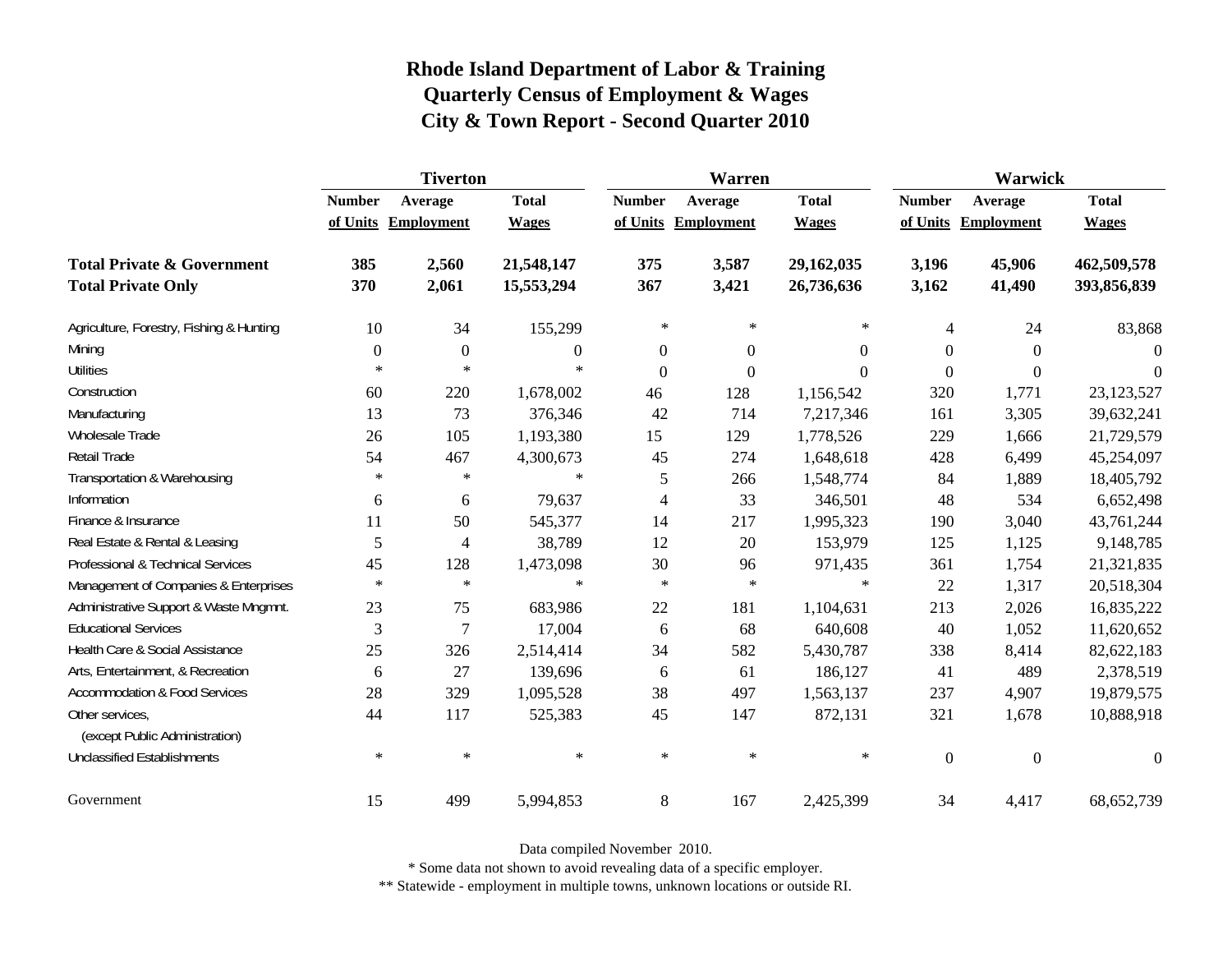|                                                   | Westerly       |                     |              |                  | <b>West Greenwich</b> |                  |                  | <b>West Warwick</b> |              |  |
|---------------------------------------------------|----------------|---------------------|--------------|------------------|-----------------------|------------------|------------------|---------------------|--------------|--|
|                                                   | <b>Number</b>  | Average             | <b>Total</b> | <b>Number</b>    | Average               | <b>Total</b>     | <b>Number</b>    | Average             | <b>Total</b> |  |
|                                                   |                | of Units Employment | <b>Wages</b> |                  | of Units Employment   | <b>Wages</b>     |                  | of Units Employment | <b>Wages</b> |  |
| <b>Total Private &amp; Government</b>             | 862            | 9,699               | 89,033,814   | 199              | 3,082                 | 53,835,549       | 607              | 7,791               | 83,696,387   |  |
| <b>Total Private Only</b>                         | 843            | 8,594               | 73,030,606   | 191              | 2,698                 | 48,897,043       | 593              | 6,742               | 65,282,165   |  |
| Agriculture, Forestry, Fishing & Hunting          | $\ast$         | $\ast$              | $\ast$       | $\ast$           | $\ast$                | $\ast$           | $\overline{0}$   | $\overline{0}$      | $\theta$     |  |
| Mining                                            | $\ast$         | $\ast$              | $\ast$       | $\ast$           | $\ast$                | $\ast$           | $\ast$           | $\star$             | $\ast$       |  |
| <b>Utilities</b>                                  | $\overline{0}$ | $\mathbf{0}$        | $\mathbf{0}$ | $\boldsymbol{0}$ | $\boldsymbol{0}$      | $\boldsymbol{0}$ | $\boldsymbol{0}$ | $\boldsymbol{0}$    | $\theta$     |  |
| Construction                                      | 94             | 232                 | 2,290,963    | 43               | 89                    | 799,511          | 81               | 272                 | 2,545,796    |  |
| Manufacturing                                     | 28             | 546                 | 6,257,928    | $\ast$           | $\ast$                | $\ast$           | 34               | 1,306               | 17, 175, 284 |  |
| Wholesale Trade                                   | 31             | 65                  | 832,371      | 13               | 251                   | 3,591,674        | 28               | 270                 | 3,248,761    |  |
| Retail Trade                                      | 139            | 2,043               | 11,651,355   | 12               | 62                    | 288,674          | 87               | 922                 | 6,639,665    |  |
| Transportation & Warehousing                      | 8              | 31                  | 235,797      | $\ast$           | $\ast$                | $\ast$           | $\, 8$           | 286                 | 2,187,983    |  |
| Information                                       | 13             | 214                 | 3,090,875    | 4                | 15                    | 730,095          | $\ast$           | $\ast$              | $\ast$       |  |
| Finance & Insurance                               | 33             | 325                 | 4,996,990    | $\tau$           | 33                    | 389,340          | 27               | 663                 | 7,547,874    |  |
| Real Estate & Rental & Leasing                    | 26             | 92                  | 642,080      | 3                | 3                     | 46,615           | 22               | 59                  | 555,826      |  |
| Professional & Technical Services                 | 72             | 233                 | 3,184,220    | $\ast$           | $\ast$                | $\ast$           | 52               | 134                 | 1,579,713    |  |
| Management of Companies & Enterprises             | $\ast$         | $\ast$              | $\ast$       | $\ast$           | $\ast$                | $\ast$           | $\ast$           | $\ast$              | $\ast$       |  |
| Administrative Support & Waste Mngmnt.            | 47             | 154                 | 1,198,811    | 19               | 99                    | 940,970          | 20               | 142                 | 918,026      |  |
| <b>Educational Services</b>                       | 8              | 70                  | 357,064      | $\ast$           | $\ast$                | $\ast$           | 8                | 42                  | 167,057      |  |
| Health Care & Social Assistance                   | 110            | 2,064               | 22,399,674   | 9                | 163                   | 865,739          | 44               | 768                 | 6,546,779    |  |
| Arts, Entertainment, & Recreation                 | 35             | 455                 | 2,509,622    | $\ast$           | $\ast$                | $\ast$           | 11               | 55                  | 263,819      |  |
| <b>Accommodation &amp; Food Services</b>          | 100            | 1,459               | 5,658,304    | $20\,$           | 249                   | 966,079          | 65               | 656                 | 2,297,496    |  |
| Other services,<br>(except Public Administration) | 90             | 298                 | 1,595,376    | 10               | 31                    | 129,392          | 96               | 311                 | 1,665,800    |  |
| <b>Unclassified Establishments</b>                | $\ast$         | $\ast$              | $\ast$       | $\ast$           | $\ast$                | $\ast$           | $\ast$           | $\ast$              | $\ast$       |  |
| Government                                        | 19             | 1,106               | 16,003,208   | $\,8\,$          | 383                   | 4,938,506        | 14               | 1,048               | 18,414,222   |  |

Data compiled November 2010.

\* Some data not shown to avoid revealing data of a specific employer.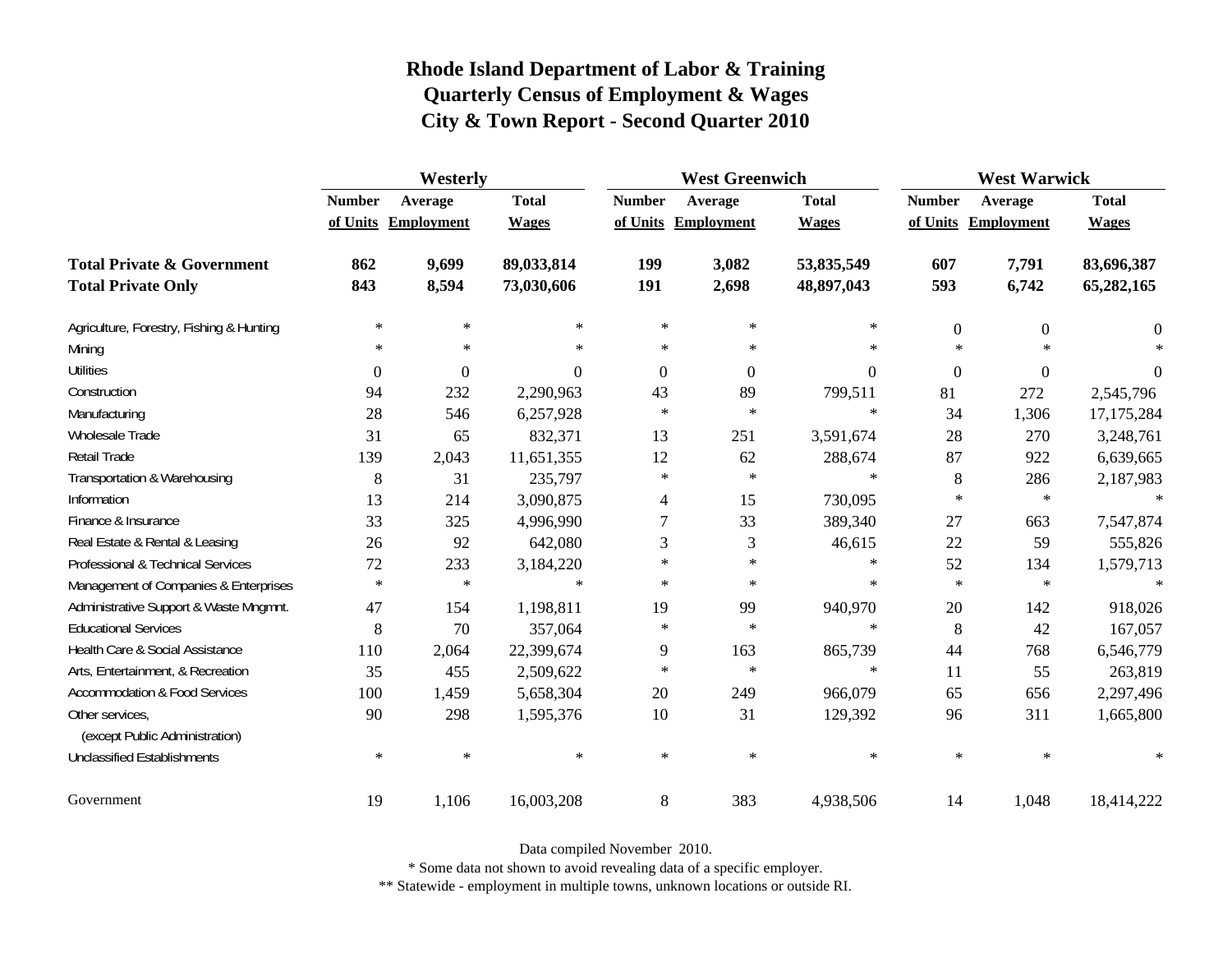|                                          |                  | Woonsocket        |                  | Statewide **     |                   |                  |  |
|------------------------------------------|------------------|-------------------|------------------|------------------|-------------------|------------------|--|
|                                          | <b>Number</b>    | Average           | <b>Total</b>     | <b>Number</b>    | Average           | <b>Total</b>     |  |
|                                          | of Units         | <b>Employment</b> | <b>Wages</b>     | of Units         | <b>Employment</b> | <b>Wages</b>     |  |
| <b>Total Private &amp; Government</b>    | 842              | 15,262            | 168,615,944      | 3,094            | 9,008             | 130,618,796      |  |
| <b>Total Private Only</b>                | 823              | 13,606            | 147,750,039      | 3,090            | 8,988             | 130,334,511      |  |
| Agriculture, Forestry, Fishing & Hunting | $\boldsymbol{0}$ | $\boldsymbol{0}$  | 0                | $\boldsymbol{0}$ | $\mathbf{0}$      | $\boldsymbol{0}$ |  |
| Mining                                   | $\boldsymbol{0}$ | $\boldsymbol{0}$  | $\boldsymbol{0}$ | $\theta$         | $\theta$          | $\theta$         |  |
| <b>Utilities</b>                         | $\ast$           | $\ast$            | $\ast$           | 2                | $\ast$            | $*$              |  |
| Construction                             | 62               | 314               | 3,367,628        | 286              | 658               | 8,700,048        |  |
| Manufacturing                            | 62               | 970               | 9,671,475        | 14               | 39                | 459,132          |  |
| <b>Wholesale Trade</b>                   | 45               | 380               | 5,219,872        | 1,105            | 2,100             | 44,154,614       |  |
| <b>Retail Trade</b>                      | 120              | 1,626             | 11,172,143       | 96               | 722               | 11,464,170       |  |
| Transportation & Warehousing             | $\ast$           | $\ast$            | $\ast$           | 37               | 103               | 1,359,469        |  |
| Information                              | 11               | 102               | 953,816          | 166              | 347               | 4,880,579        |  |
| Finance & Insurance                      | 25               | 176               | 1,907,184        | 127              | 354               | 7,011,561        |  |
| Real Estate & Rental & Leasing           | 32               | 141               | 988,368          | 29               | 60                | 967,520          |  |
| Professional & Technical Services        | 69               | 332               | 5,186,031        | 512              | 1,027             | 19,550,842       |  |
| Management of Companies & Enterprises    | $\ast$           | $\ast$            | $\ast$           | 40               | 98                | 2,110,493        |  |
| Administrative Support & Waste Mngmnt.   | 36               | 545               | 4,979,406        | 326              | 2,218             | 18,372,768       |  |
| <b>Educational Services</b>              | 13               | 372               | 3,442,936        | 58               | 143               | 979,068          |  |
| Health Care & Social Assistance          | 107              | 3,928             | 31,598,293       | 54               | 303               | 4,351,008        |  |
| Arts, Entertainment, & Recreation        | 8                | 102               | 399,072          | 21               | 87                | 776,839          |  |
| <b>Accommodation &amp; Food Services</b> | 102              | 1,175             | 3,953,331        | 34               | 433               | 1,846,623        |  |
| Other services,                          | 108              | 490               | 2,230,570        | 110              | 236               | 2,752,943        |  |
| (except Public Administration)           |                  |                   |                  |                  |                   |                  |  |
| <b>Unclassified Establishments</b>       | $\ast$           | $\ast$            | $\ast$           | 73               | 58                | 479,355          |  |
| Government                               | 19               | 1,656             | 20,865,905       | 4                | 20                | 284,285          |  |

Data compiled November 2010.

\* Some data not shown to avoid revealing data of a specific employer.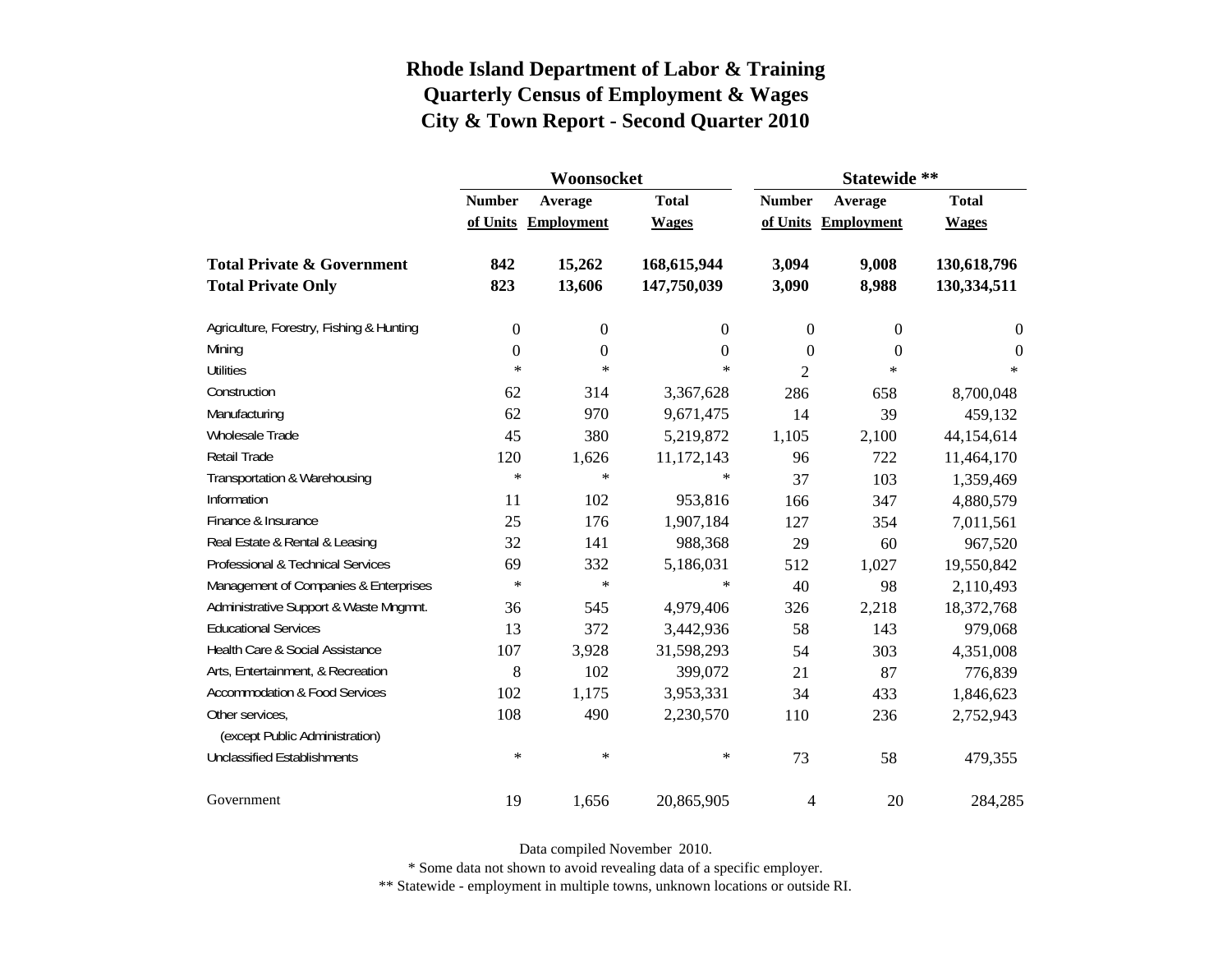|                                                   | <b>Bristol County</b> |                   |              |               | <b>Kent County</b> |              | <b>Newport County</b> |                     |              |
|---------------------------------------------------|-----------------------|-------------------|--------------|---------------|--------------------|--------------|-----------------------|---------------------|--------------|
|                                                   | <b>Number</b>         | Average           | <b>Total</b> | <b>Number</b> | Average            | <b>Total</b> | <b>Number</b>         | Average             | <b>Total</b> |
|                                                   | of Units              | <b>Employment</b> | <b>Wages</b> | of Units      | <b>Employment</b>  | <b>Wages</b> |                       | of Units Employment | <b>Wages</b> |
| <b>Total Private &amp; Government</b>             | 1,427                 | 13,945            | 122,847,715  | 5,437         | 71,374             | 730,542,704  | 3,270                 | 39,191              | 432,138,485  |
| <b>Total Private Only</b>                         | 1,392                 | 11,794            | 93,469,907   | 5,349         | 63,458             | 614,902,977  | 3,169                 | 31,346              | 285,009,980  |
| Agriculture, Forestry, Fishing & Hunting          | 5                     | 15                | 76,404       | 11            | 60                 | 230,537      | 44                    | 252                 | 1,601,482    |
| Mining                                            | $\ast$                | $\ast$            | $\ast$       | $\ast$        | $\ast$             | $\ast$       | $\ast$                | $\ast$              | $\ast$       |
| <b>Utilities</b>                                  | $\ast$                | $\ast$            | $\ast$       | $\ast$        | $\ast$             | $\ast$       | $\overline{4}$        | 45                  | 919,554      |
| Construction                                      | 205                   | 663               | 6,502,811    | 618           | 2,759              | 32,451,751   | 355                   | 1,497               | 15,520,820   |
| Manufacturing                                     | 119                   | 1,680             | 16,511,948   | 278           | 6,872              | 97,921,182   | 90                    | 2,412               | 41,215,610   |
| Wholesale Trade                                   | 71                    | 280               | 4,549,567    | 375           | 2,706              | 38,872,656   | 171                   | 627                 | 8,399,773    |
| <b>Retail Trade</b>                               | 141                   | 1,234             | 7,357,338    | 683           | 9,864              | 68,495,858   | 436                   | 4,024               | 26,413,643   |
| Transportation & Warehousing                      | 14                    | 285               | 1,694,991    | 118           | 2,705              | 25,212,643   | 73                    | 615                 | 4,168,672    |
| Information                                       | 20                    | 109               | 1,308,269    | 84            | 1,360              | 18,791,322   | 55                    | 566                 | 8,478,613    |
| Finance & Insurance                               | 52                    | 410               | 4,755,495    | 292           | 4,127              | 56,929,523   | 103                   | 889                 | 12,004,837   |
| Real Estate & Rental & Leasing                    | 38                    | 73                | 608,571      | 202           | 1,343              | 11,235,734   | 121                   | 659                 | 5,056,304    |
| Professional & Technical Services                 | 137                   | 334               | 4,409,510    | 606           | 3,036              | 45,055,033   | 413                   | 3,137               | 51,621,564   |
| Management of Companies & Enterprises             | 7                     | 42                | 580,319      | 36            | 1,587              | 24,477,178   | 19                    | 517                 | 4,798,376    |
| Administrative Support & Waste Mngmnt.            | 89                    | 450               | 3,178,880    | 356           | 2,829              | 23,043,830   | 203                   | 1,063               | 9,019,228    |
| <b>Educational Services</b>                       | 25                    | 1,606             | 16,211,567   | 72            | 1,411              | 14,089,538   | 48                    | 1,171               | 12,891,016   |
| Health Care & Social Assistance                   | 121                   | 2,014             | 14,734,354   | 521           | 11,597             | 108,173,259  | 224                   | 4,280               | 34,500,609   |
| Arts, Entertainment, & Recreation                 | 30                    | 367               | 2,078,485    | $72\,$        | 779                | 3,648,962    | 94                    | 1,467               | 9,025,714    |
| <b>Accommodation &amp; Food Services</b>          | 124                   | 1,548             | 5,205,114    | 437           | 7,825              | 30,508,065   | 356                   | 6,433               | 28,959,027   |
| Other services,<br>(except Public Administration) | 193                   | 675               | 3,380,667    | 584           | 2,593              | 15,651,910   | 356                   | 1,688               | 10,380,865   |
| <b>Unclassified Establishments</b>                | $\ast$                | $\ast$            | $\ast$       | $\ast$        | $\ast$             | $\ast$       | $\ast$                | $\ast$              | $\ast$       |
| Government                                        | 35                    | 2,151             | 29,377,808   | 88            | 7,917              | 115,639,727  | 101                   | 7,844               | 147,128,505  |

Data compiled November 2010.

\* Some data not shown to avoid revealing data of a specific employer.